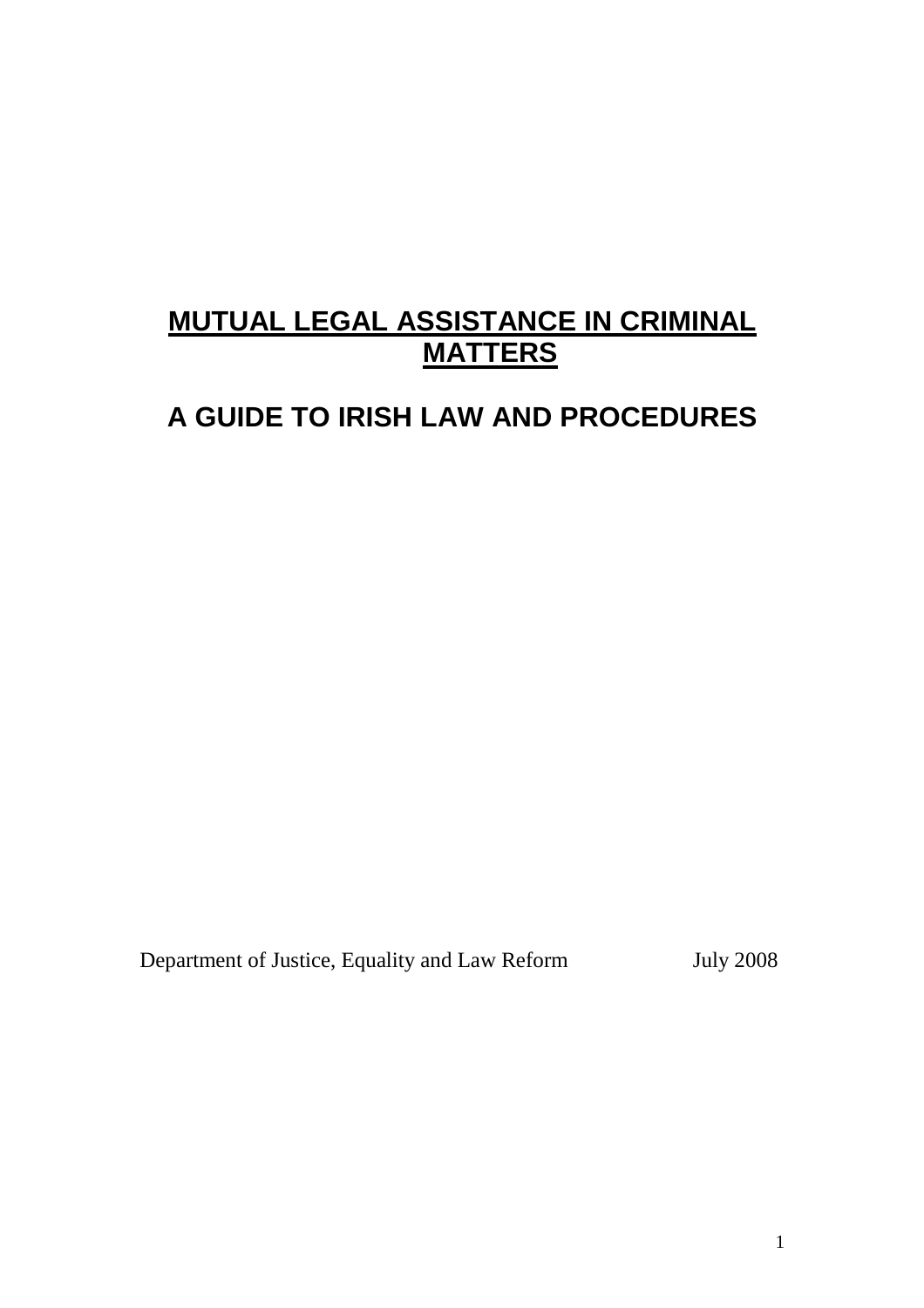# **Index**

# Section **Page**

- Introduction
- Central Authority for Mutual Assistance in Criminal Matters
- Requests under International Conventions
- Authorities from which requests may be received
- Form of requests, grounds for refusal and confidentiality (General)
- Scope of Irish law on Mutual Legal Assistance in Criminal **Matters**
- Information about financial transactions for criminal investigation purposes
- Interception of telecommunications messages
- Freezing, Confiscation and Forfeiture of Property
- Provision of Evidence
- Other Forms of Assistance
- Police to police enquiries
- 13 Irish authorities empowered to make requests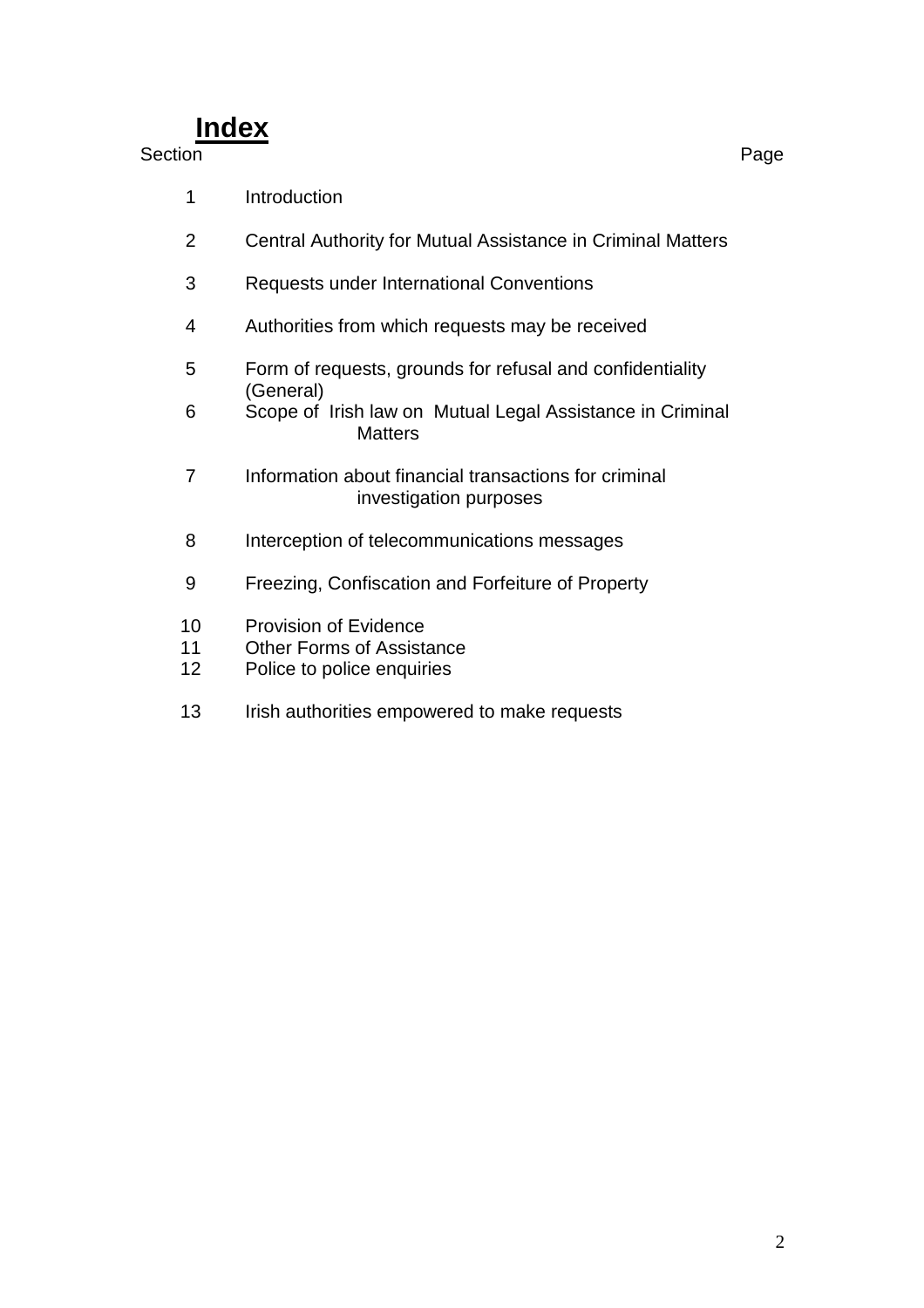# **1. INTRODUCTION**

This guide is issued by the Department of Justice, Equality and Law Reform in its role as Ireland's Central Authority for Mutual Legal Assistance in Criminal Matters. It constitutes a general outline of Irish law in relation to international judicial cooperation in criminal matters; it does not purport to be an interpretation of that law.

 The primary purpose of the guide is to assist authorities abroad (such as judicial authorities, prosecuting authorities and central authorities) in making requests to Ireland for legal assistance for the purposes of criminal investigations or criminal proceedings.

Copies of the guide in French, German, and Spanish are available from the Central Authority. The guide is also available on the Department's website: http:www.justice.ie

 Separate guidance is available from the Department in relation to European Arrest Warrant and extradition requests.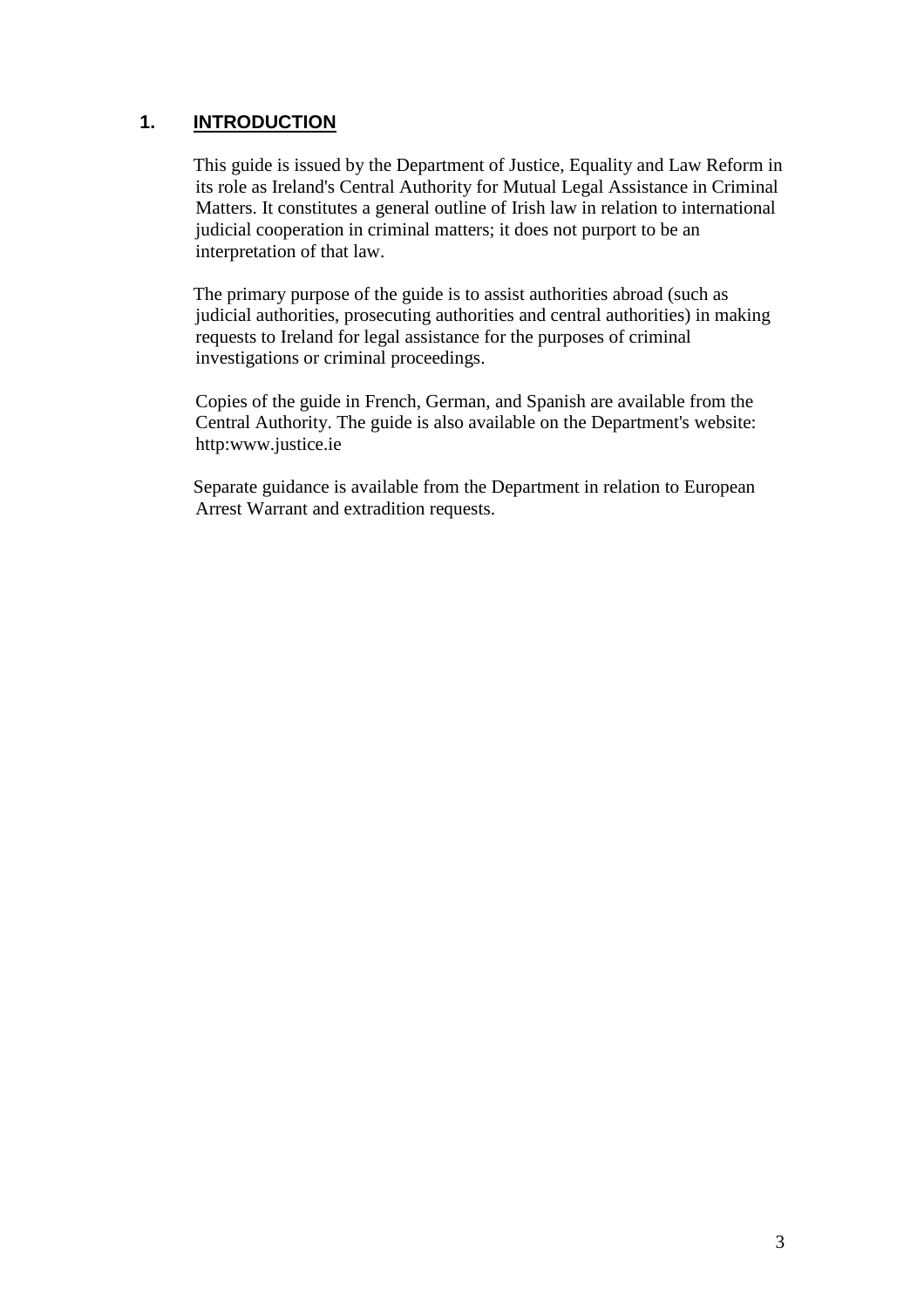# **2. CENTRAL AUTHORITY FOR MUTUAL ASSISTANCE IN CRIMINAL MATTERS**

Under the relevant Irish legislation, the Minister for Justice, Equality and Law Reform is the Irish Central Authority for Mutual Legal Assistance in Criminal Matters. The Central Authority has the function of receiving, transmitting and otherwise dealing with requests, except those made in relation to the interception of telecommunications messages. It is also responsible for cooperating, in accordance with the relevant international instruments, with corresponding persons or bodies in designated states in relation to requests received from them.

 The Central Authority for Mutual Assistance, within the Department of Justice, Equality and Law Reform, carries out the functions of the Minister for Justice, Equality and Law Reform, under the relevant Irish legislation, on his or her behalf.

 All requests for mutual assistance to Ireland, unless the relevant international instrument provides otherwise or they are appropriate to police or customs channels, should be addressed to and sent to:

 The Central Authority for Mutual Assistance Department of Justice, Equality and Law Reform 51 St Stephen's Green Dublin 2 Ireland

 Telephone Numbers: + 353 1 408 6109 Fax Number:  $+ 35314086117$ E-Mail: mutual@justice.ie

 Messages, queries etc. relayed after normal office hours to the Central Authority will be responded to on the following working day. In cases of exceptional urgency outside office hours, contact may be made through Mobile Phone Number: +353 87 263 2713

## **Diplomatic channels:**

 Where a request is being made from a non designated state, it should be sent by the requesting authority through diplomatic channels.

## **Police to police requests:**

 Where requests for assistance in investigations are exclusively of a police to police nature they should be addressed either through Interpol channels to Interpol, Dublin ( police services will be aware of the contact details) or directly to the Garda Síochána as follows: Assistant Commissioner, Crime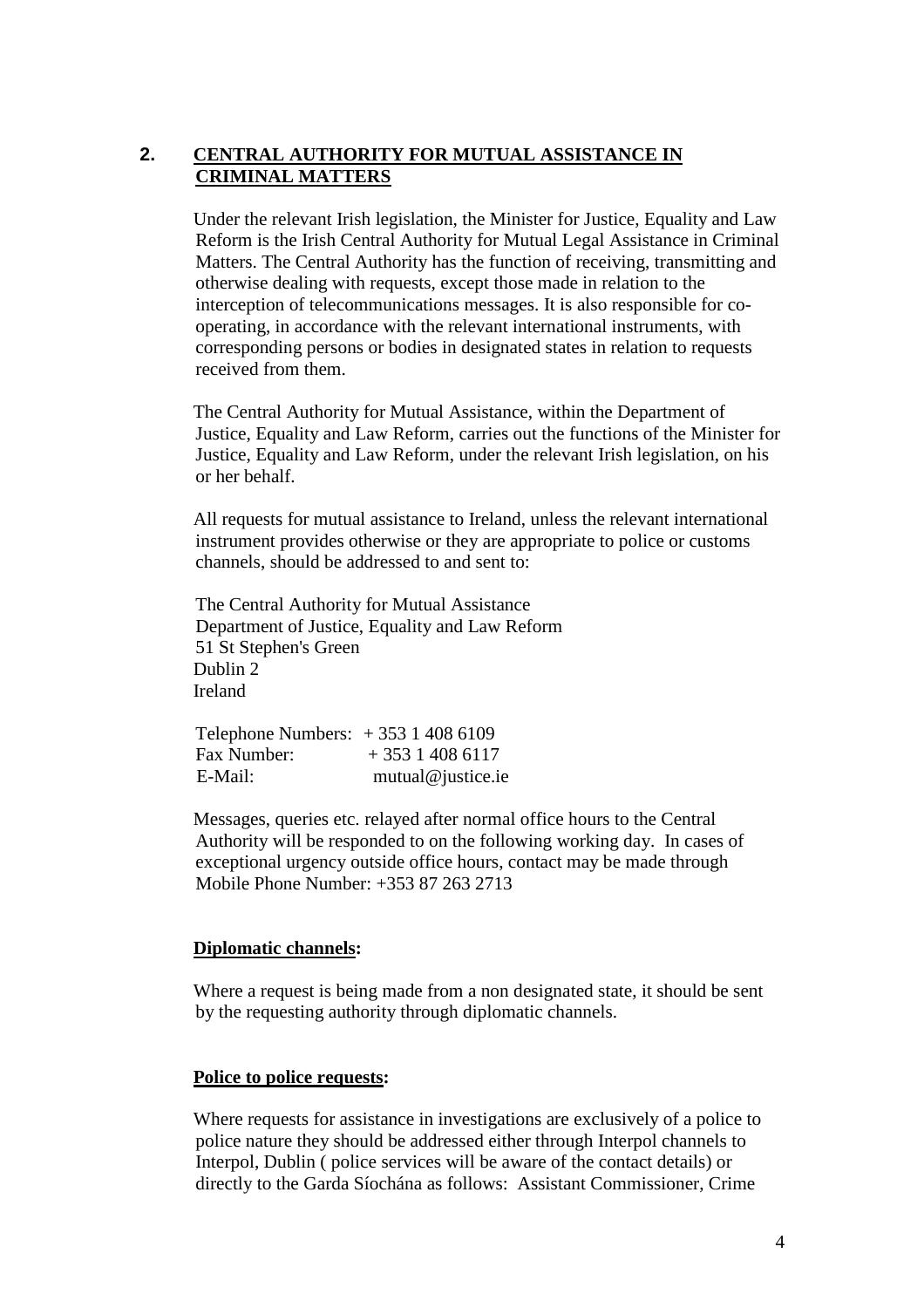Branch ( Mutual Assistance Section), Garda Headquarters, Phoenix Park, Dublin 8, Ireland.

Where requests cover both mutual legal assistance and co-operation of a police to police nature, they should be sent to the Central Authority, which will co-ordinate the execution of the requests.

### **Other agencies:**

The Central Authority operates in close association with other agencies with functions in relation to requests for mutual assistance, namely, the Office of the Attorney General, the Office of the Director of Public Prosecutions, the Office of the Chief State Solicitor, the Garda Síochána, the Department of Foreign Affairs and the Courts.

Requesting authorities should note that neither the Courts nor the Director of Public Prosecutions –

- (i) have any investigative functions or
- (ii) directly receive requests.

Requests should, therefore, be sent to the Central Authority (or through police channels) as indicated above.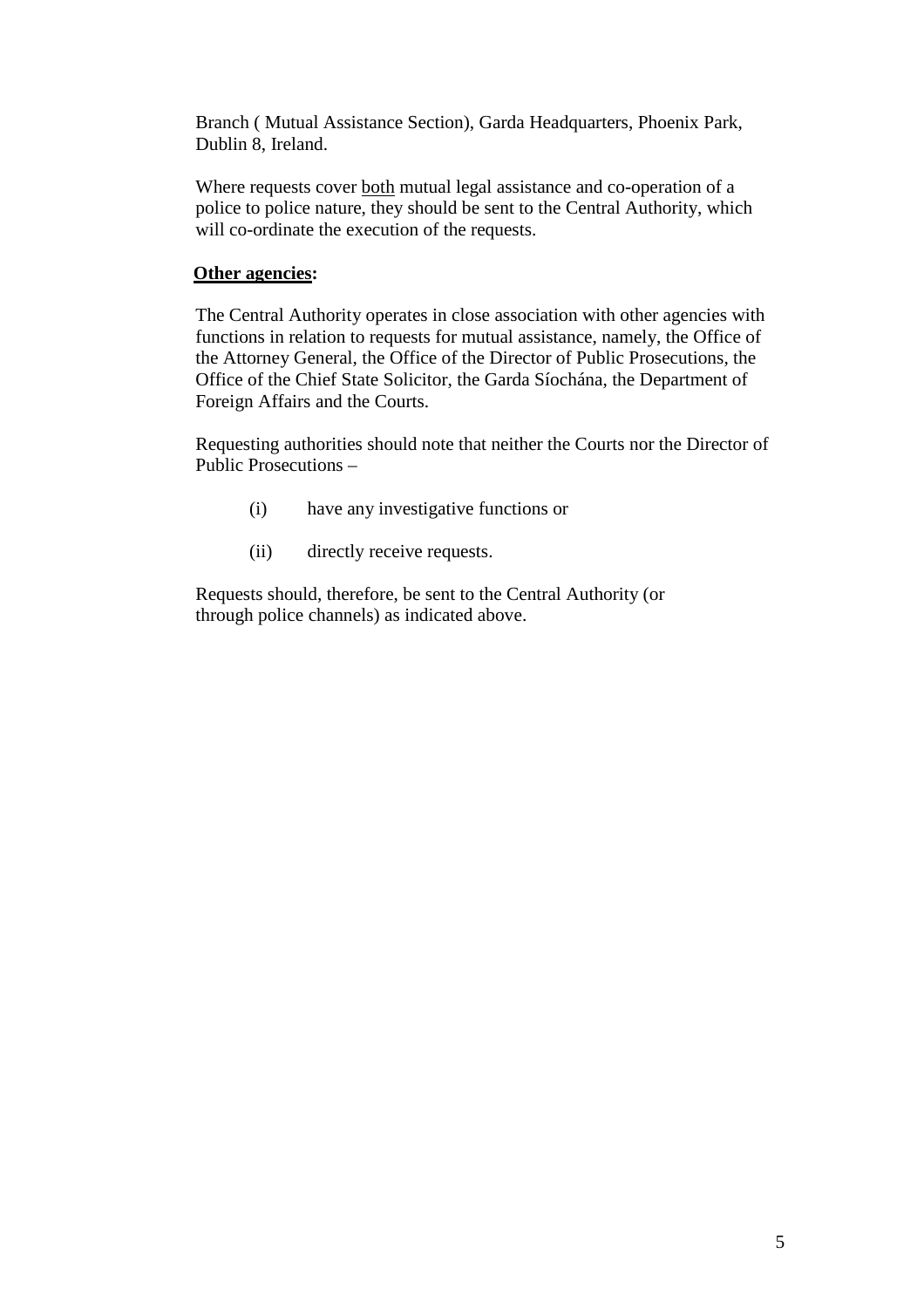# **3. REQUESTS UNDER INTERNATIONAL CONVENTIONS**

 Ireland is a party to the following Conventions/Agreements/Framework Decision or can give assistance in accordance with the relevant provisions of these Conventions/Agreements/Framework Decision:

- (i) The Council of Europe Convention on Mutual Assistance in Criminal Matters (1959), its Additional Protocol (1978) and Second Additional Protocol (2001).
- (ii) The United Nations Convention Against Illicit Traffic in Narcotic Drugs and Psychotropic Substances (1988).
- (iii) The Council of Europe Convention on Laundering, Search, Seizure and Confiscation of the Proceeds from Crime (1990).
- (iv) The Convention on Mutual Assistance in Criminal Matters between the Member States of the European Union (2000) and its Protocol (2001).
- (v) The Agreement between the EU and the Republic of Iceland and the Kingdom of Norway on the application of certain provisions of the 2000 EU Convention on Mutual Assistance in Criminal Matters and its 2001 Protocol (2003).
- (vi) Articles 49 (excluding paragraph (a) which has been repealed) and 51 of the Convention, signed in Schengen on 19 June 1990, implementing the Schengen Agreement of 14 June 1985.
- (vii) The Council Framework Decision (2003/577/JHA) of 22 July 2003 on the execution in the European Union of orders freezing property or evidence.
- (viii) Title III of the Co-operation Agreement between the European Community and its member states and the Swiss Confederation to combat fraud and any other illegal activity to the detriment of their financial interests (2004).
- (ix) Chapter IV of the Council of Europe Convention on Laundering, Search, Seizure and Confiscation of the Proceeds from Crime and on the Financing of Terrorism (2005).
- (x) Articles 13, 14, 18, 19 and 20 of the United Nations Convention against Transnational Organised Crime (2000).
- (xi) Articles 46, 49, 50 and 54 to 57 of the United Nations Convention against Corruption (2003).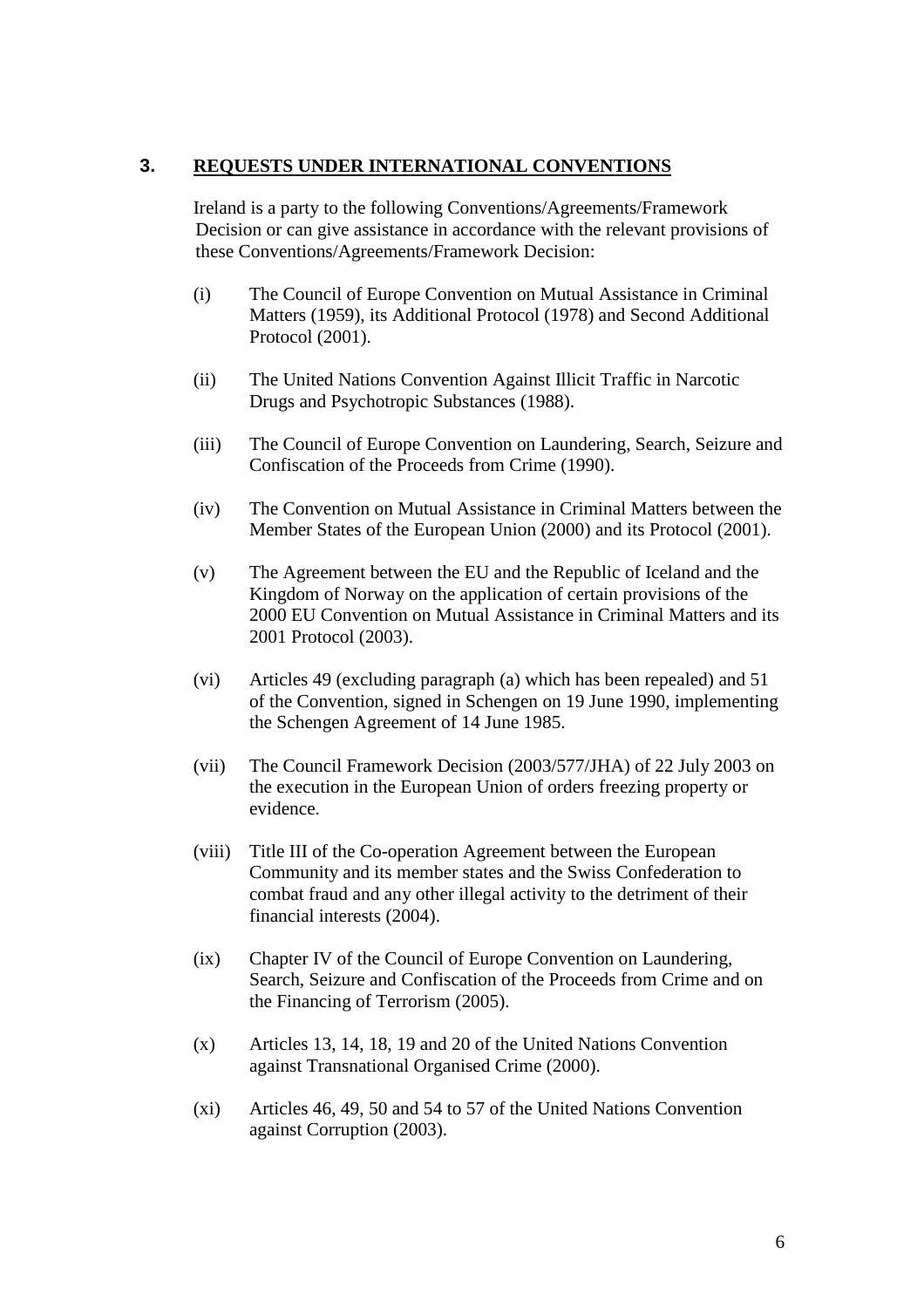(xii) the 2003 Agreement on Mutual Legal Assistance between the EU and the US and the related Treaty on Mutual Legal Assistance in Criminal Matters between Ireland and the US.

Under the provisions of the relevant legislation Ireland is in a position to provide assistance to designated states. Designated states are

Member States of the European Union (other than Ireland) for the purposes of mutual assistance under the provisions of the EU Conventions/Protocol/Framework Decision listed above

Iceland and Norway or any other designated state, for the purposes of mutual assistance under the provisions of the EU Conventions/Protocol/Framework Decision listed above

Any other state designated by the Minister for Foreign Affairs for the purposes of mutual assistance between Ireland and that state under Irish law in accordance with the relevant international instrument (Conventions/Agreements listed above and bilateral Agreements between Ireland and the state concerned).

A designated state includes a territory whether in the state or outside it:

- For whose external relations the state or its government is wholly or partly responsible, and
- To which the relevant international instrument applies or whose law provides for mutual assistance in criminal matters.

Ireland's capacity to give mutual assistance is not necessarily limited to designated states. Certain forms of assistance may still be provided to non designated states. Requests from non designated states will be considered on an individual basis.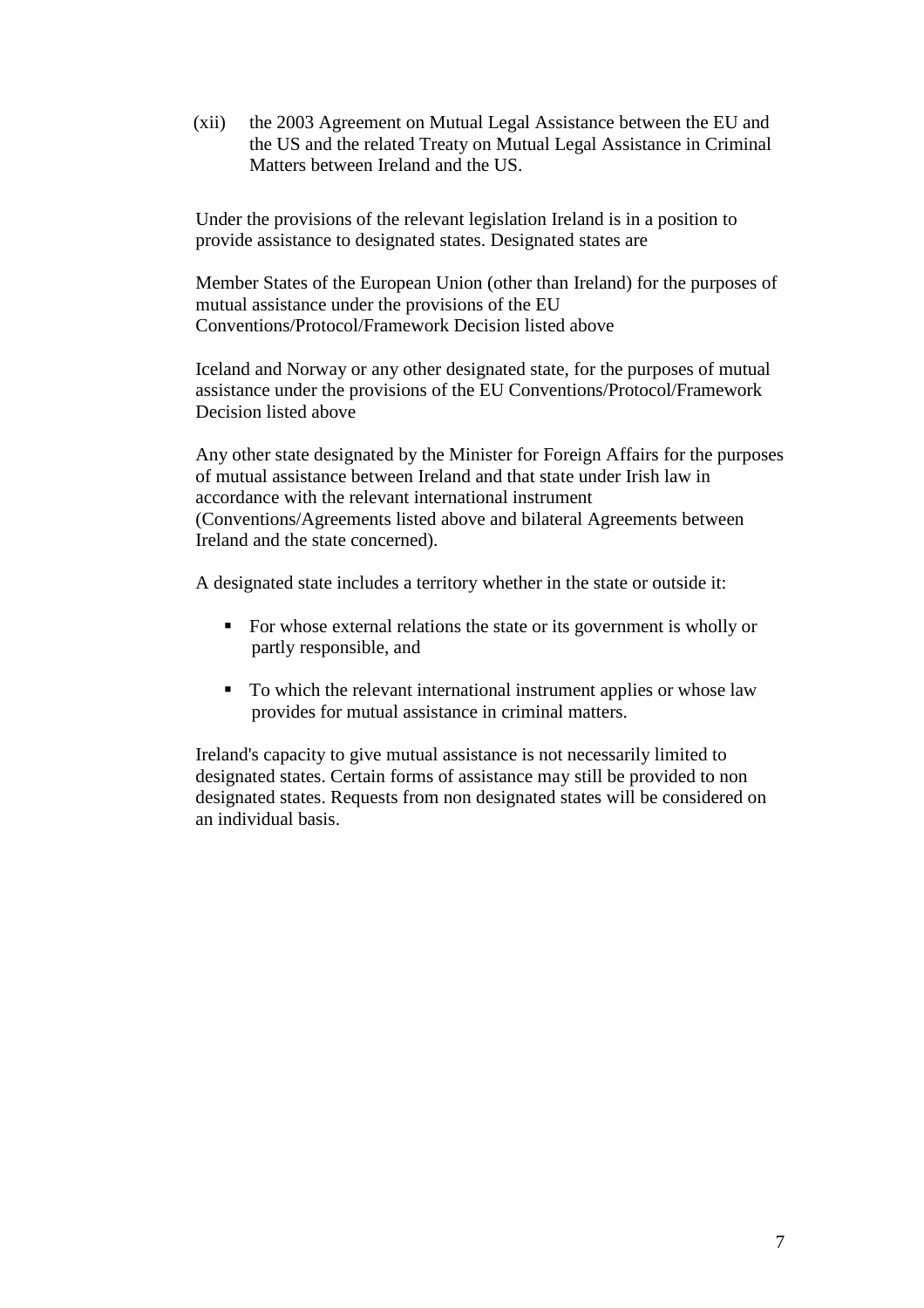# **4. AUTHORITIES FROM WHICH REQUESTS MAY BE RECEIVED**

 Requests should be made by a court, tribunal or any other authority abroad which has the function of making mutual assistance requests, such as Ministries or Departments of Justice, Attorneys General and Public Prosecutors. The requesting authority should ensure that it has authority under the law of its own country or by arrangement to make requests to this jurisdiction.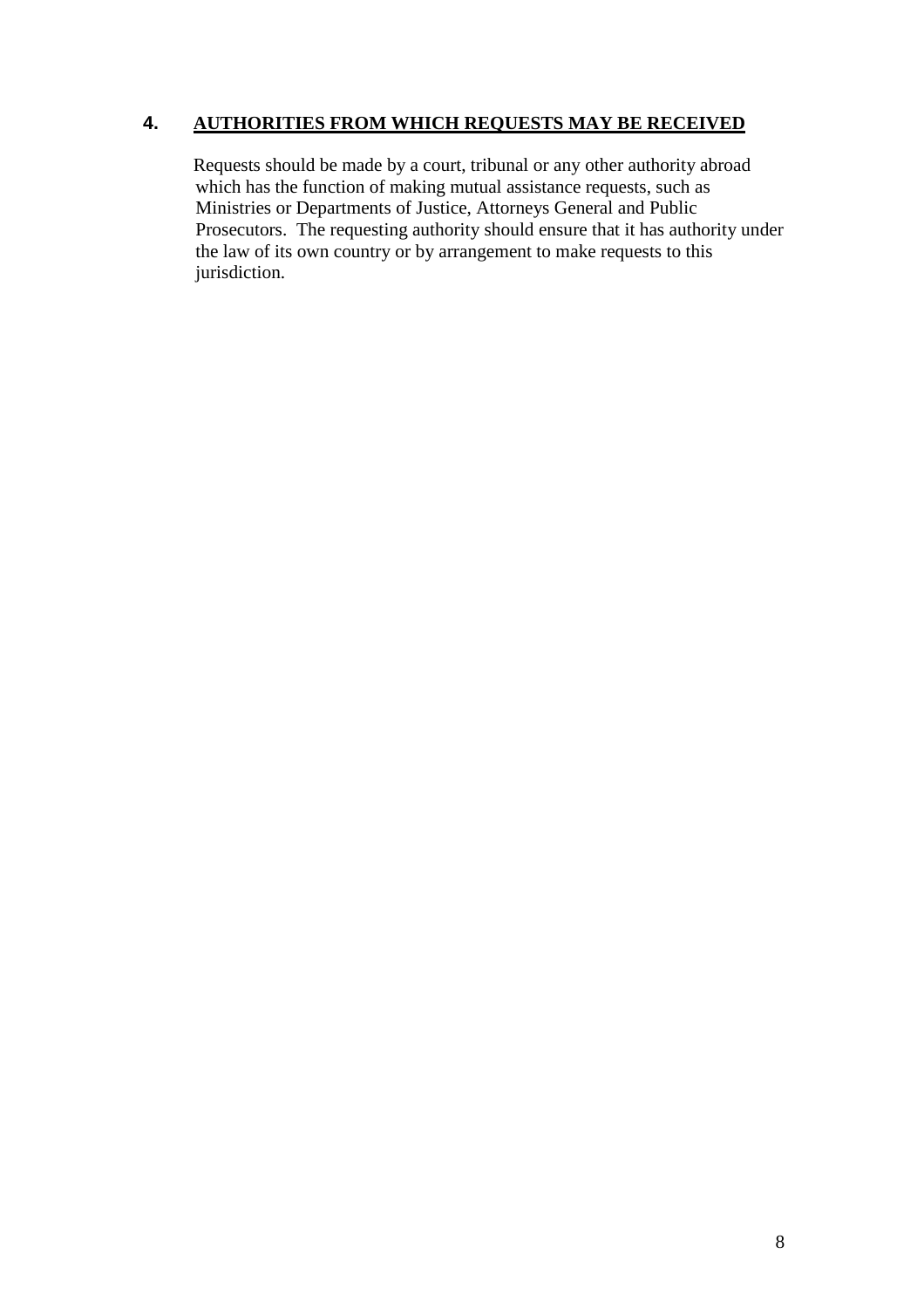# **5. FORM OF REQUESTS, GROUNDS FOR REFUSAL AND CONFIDENTIALITY - GENERAL**

 (1) Requests to be addressed to the Central Authority: Requests from designated states must be addressed to the Central Authority, unless the relevant international instrument provides otherwise.

 (2) Format of requests: Requests to the Central Authority for mutual legal assistance should be in writing or in any form capable of producing a written record under conditions allowing their authenticity to be established.

 (3) Language of requests: All requests and any supporting documents should be in either Irish or English. In cases where requests are not in Irish or English, they must be accompanied by a translation into either of those languages and by a translation of any other such documents or the material parts of them.

 (4) Requests to include the fullest information: In general, and subject to the requirements of Irish law set out in this guide and any requirements of the relevant international instrument, requests should contain the fullest information, in particular:

- (a) details of the authority making the request, including the name, telephone number and email address (where available) of a contact person
- (b) details of the purpose of the request
- (c) details of the person or persons named in the request including, where available, address, date of birth and nationality
- (d) a description of the offences charged or under investigation
- (e) a summary of the facts giving rise to the request
- (f) relevant dates e.g. date of court hearing ( reason for special urgency or attention should be included in the covering letter of request)
- (g) a description of evidence sought, including, in the case of bank accounts, details of the relevant institution, account numbers and account names
- (h) specific information on any property to be searched and/or seized
- (i) details and supporting documents in relation to the freezing, confiscation or forfeiture of criminal assets
- (j) in the case of service of a summons (or judgement) whether the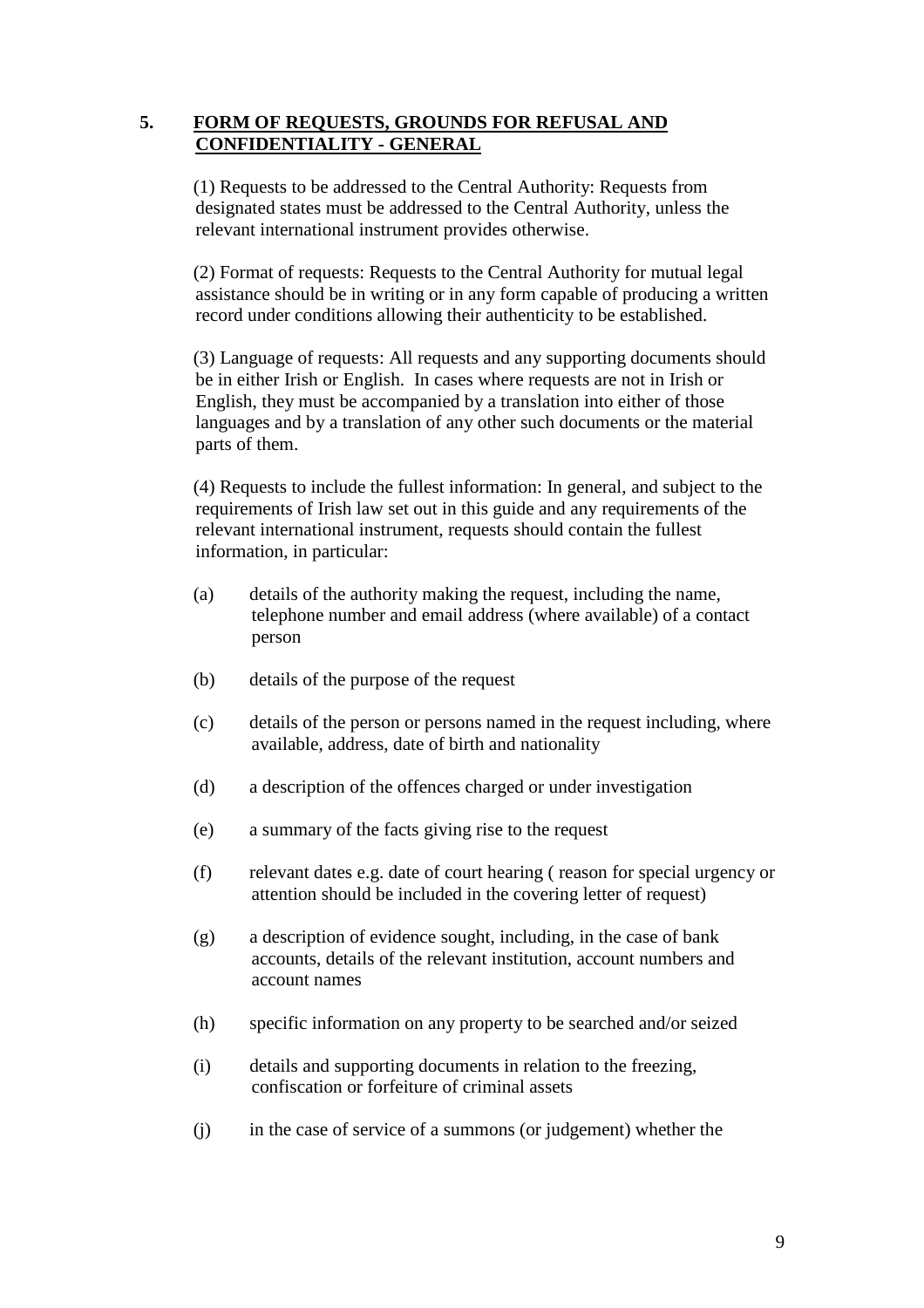document is to be served by post or personally; a contact point so that enquiries can be made regarding allowances and expenses by the person who has been asked to appear

- (k) where evidence is to be taken from witnesses or suspects, whether it should be evidence on oath taken before a judge
- (l) a list of any specific questions to be put to a witness, if feasible
- (m) where the evidence is to be taken before a court, a certificate that an offence under the law of the requesting country in question has been committed or that there are reasonable grounds for suspecting that such an offence has been committed, and either that proceedings in respect of the offence have been instituted or that an investigation is being carried out
- (n) whether the requesting country wishes to have persons present during the taking of evidence in the proceedings
- (o) in the case of a prisoner required abroad to give evidence or assist in an investigation, information to enable the prisoner's informed consent to be sought and to satisfy the Irish prison authorities that arrangements will be made to ensure his or her secure custody. This information will need to include details of proposed arrangements for collecting the prisoner from Ireland; details of the type of secure accommodation in which he or she will be held in the requesting state; the type of escort available to and from his/her accommodation; the period during which attendance in the requesting state is required; the date on which the court or other proceedings for which the prisoner is required will commence, and are likely to be concluded and whether he or she will be accorded immunity in respect of previous offences. Further information regarding the requirements for transfer of particular prisoners may be sought by the Irish Central Authority
- (p) the name of the relevant Convention etc. under which the request is being made.

 Failure to provide the fullest information possible may result in delays or in a request not being executed in whole or in part.

 (5) Notification where assistance is no longer required: Should the requested assistance no longer be required, the Central Authority should be informed immediately.

# *Grounds for refusal*

The Central Authority for Mutual Assistance provides all possible assistance to a requesting party so that effect may be given to a request. Cases of refusal are rare.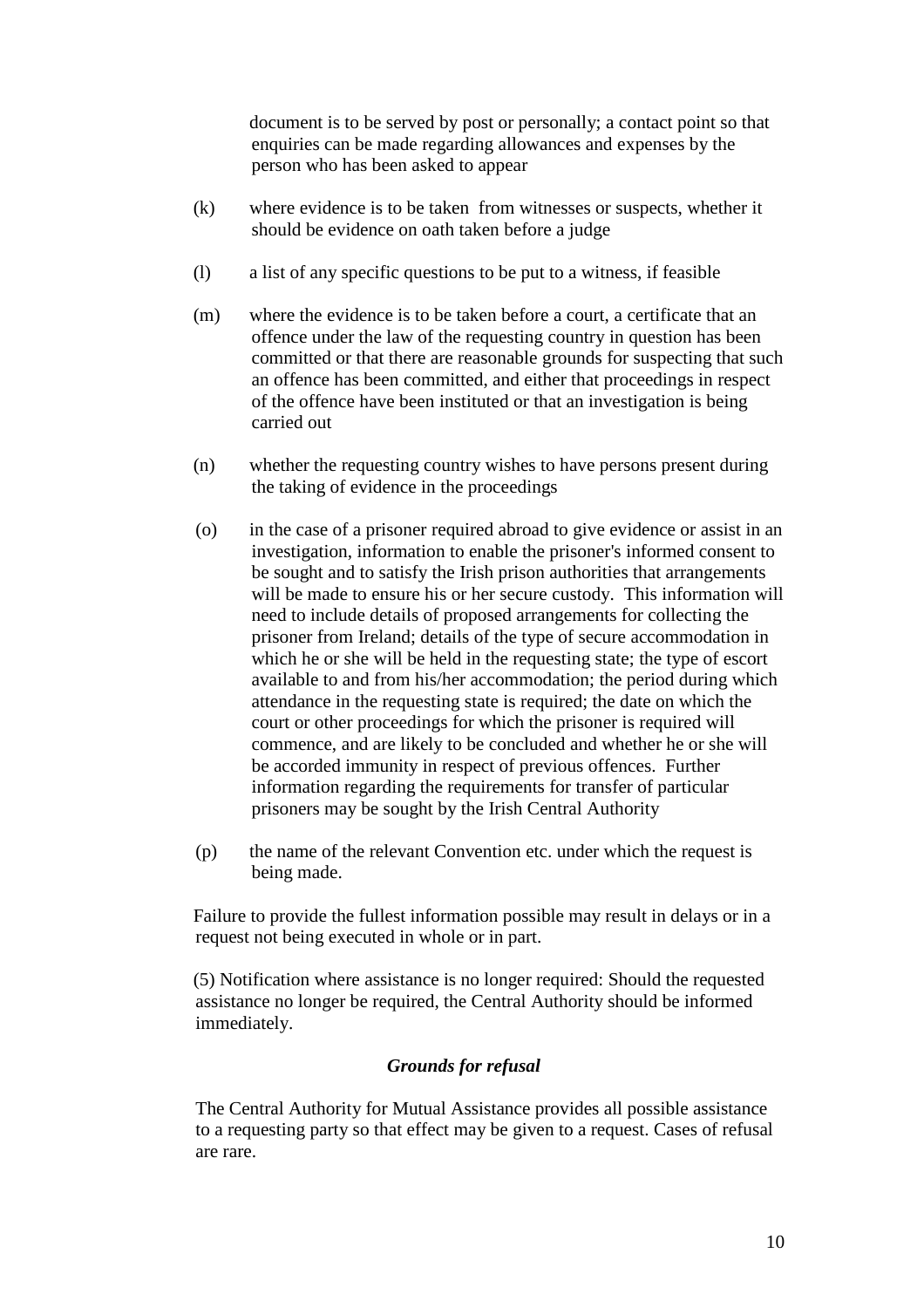Assistance will be refused:

- (a) if the Minister for Justice, Equality and Law Reform considers that providing assistance would be likely to prejudice the sovereignty, security or other essential interests of Ireland or would be contrary to public policy *(order public)*;
- (b) if there are reasonable grounds for believing-
- (i) that the request was made for the purpose of prosecuting or punishing a person on account of his or her sex, race, religion, ethnic origin, nationality, language, political opinion or sexual orientation,
- *(ii)* that providing assistance-

may prejudice a person's position for any of those reasons, or may result in the person being subjected to torture or to any other contravention of the European Convention on Human Rights

- (c) if the request is not in accordance with the relevant international instrument, or
- (d) if, and for as long as, the provision of assistance would prejudice a criminal investigation, or criminal proceedings, in Ireland, and

may be refused on any other ground of refusal of assistance specified in the relevant international instrument.

Refusal may be unavoidable in certain cases. For example, in some instances evidence may not be taken or passed on where a witness has made a substantiated claim to privilege, or a request for search and seizure of evidence may be refused if the circumstances of the case do not satisfy the requirements for the exercise of the power contained in Irish law. In addition it may not be possible to provide assistance in relation to overseas proceedings where those proceedings may result in double jeopardy for the accused (e.g. retrial for an offence for which he or she has already been tried in Ireland or elsewhere). In the case of requests for the transfer of prisoners, assistance may be refused or delayed if the prisoner is unwilling to co-operate or is very near the date of his/her release in Ireland or is required for proceedings in Ireland.

 More generally, the rule is that assistance cannot be granted where execution of the request would be contrary to the Irish Constitution, other Irish law or established practice.

 In appropriate cases, requesting authorities will be invited to modify the request so that assistance may be provided.

# *Confidentiality of requests*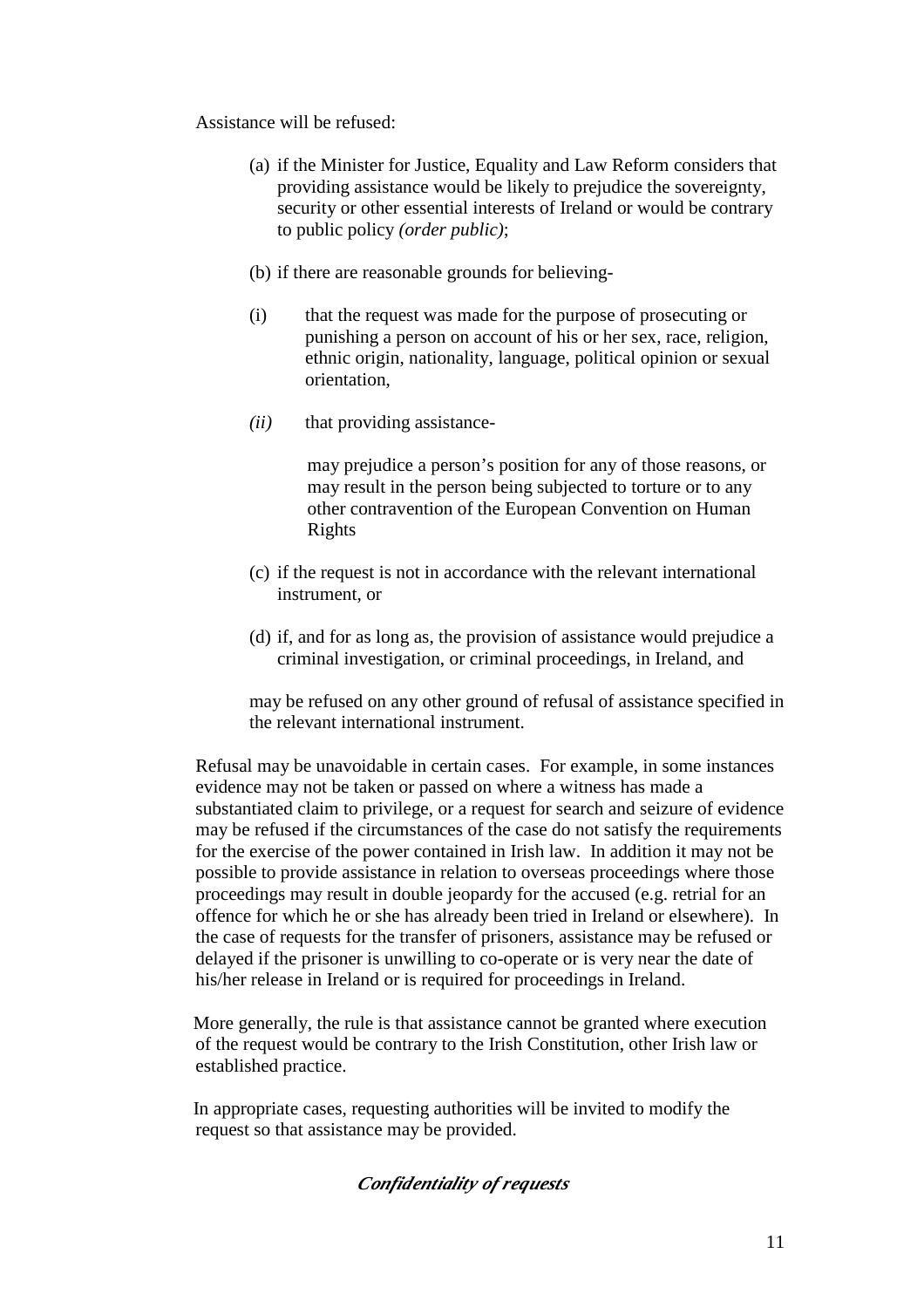The contents of a letter of request or the fact that it has been made will not normally be disclosed outside Government Departments, the Garda Síocána, the Courts, other official bodies in Ireland concerned with the execution of the request or Ireland's Eurojust national member. Wider disclosure may be necessary, however, when evidence is being obtained or used in proceedings.

 If confidentiality requirements make it difficult or impossible to execute a request, the requesting authority will be consulted by the Central Authority.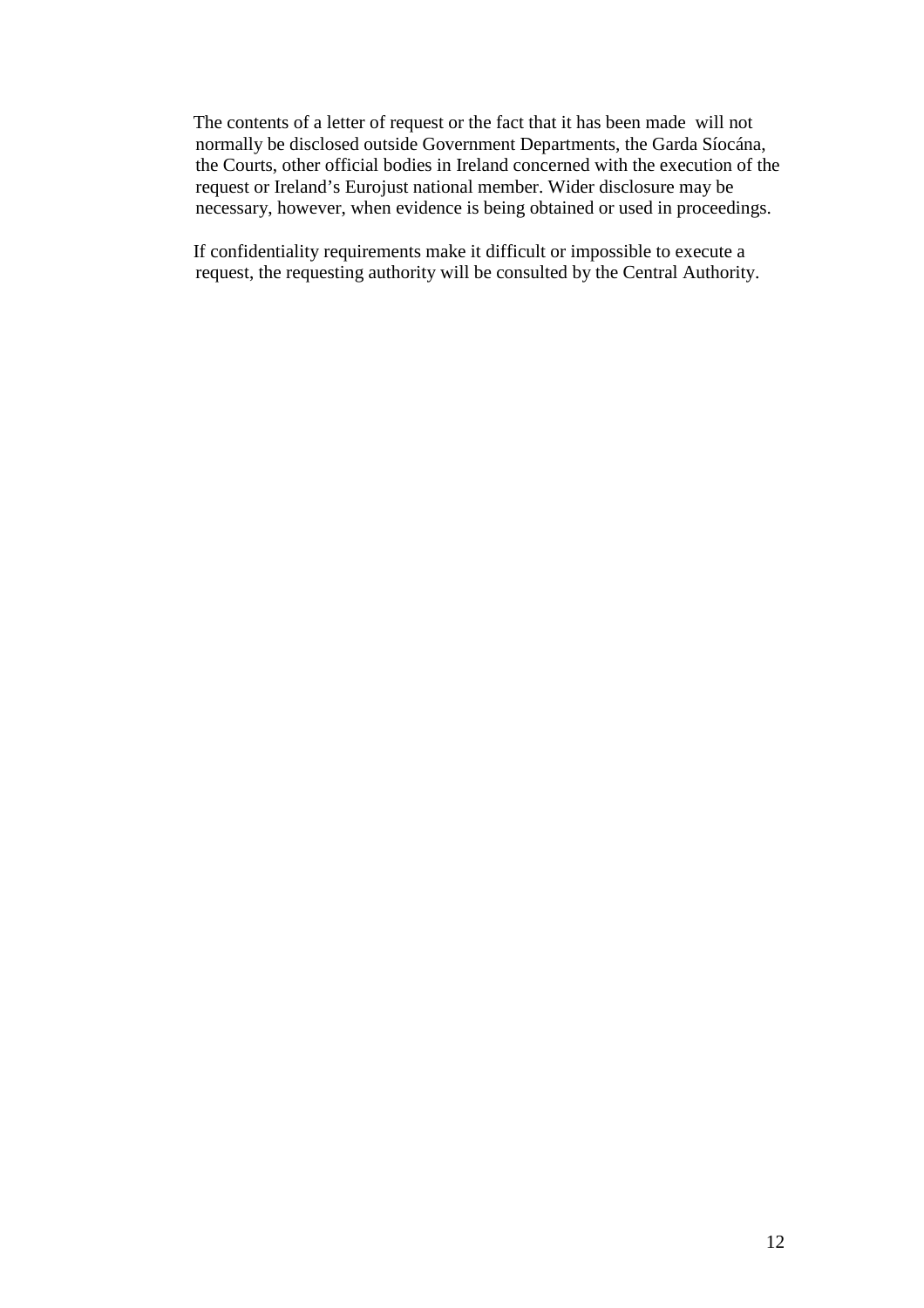# **6. SCOPE OF IRISH LAW ON MUTUAL LEGAL ASSISTANCE IN CRIMINAL MATTERS**

The law enabling Ireland to provide mutual legal assistance to, and seek mutual legal assistance from, other countries is contained in the Criminal Justice (Mutual Assistance) Act 2008. In brief, the Act primarily includes provisions:

- o relating to the sharing of information and monitoring of financial transactions for criminal investigation purposes;
- o permitting the Minister for Justice, Equality and Law Reform to make a request for the interception of telecommunications to other Member States of the EU and permitting other Member States of the EU to make requests for the interception of telecommunications to Ireland;
- o enabling Ireland to transmit an order for the freezing and confiscation of property that could be evidence or the proceeds of crime for enforcement outside the State and enabling the enforcement in Ireland of orders for the freezing and confiscation of property that could be evidence or the proceeds of crime;
- o permitting the issuing of letters of request for the taking of evidence outside the State for the purpose of criminal proceedings or a criminal investigation in Ireland;
- o permitting the Minister for Justice, Equality and Law Reform to request an Irish court to take evidence for use in criminal proceedings or a criminal investigation in another country;
- o enabling the transfer of a a prisoner to give evidence or assist a criminal investigation in Ireland and enabling the transfer of a prisoner to give evidence or assist an investigation outside Ireland;
- o enabling the issuing of letters of request for television link facilities to be provided in other countries in order that evidence for use in Ireland may be provided via a television link;
- o enabling the Minister for Justice, Equality and Law Reform to request an Irish court to summon a witness to give evidence for use outside Ireland by a television link or telephone link;
- o permitting the issuing of letters of request for the provision of identification evidence outside the State for use in criminal proceedings or criminal investigations in Ireland;
- o permitting the taking of identification evidence in Ireland for use in criminal proceedings or criminal investigations outside Ireland;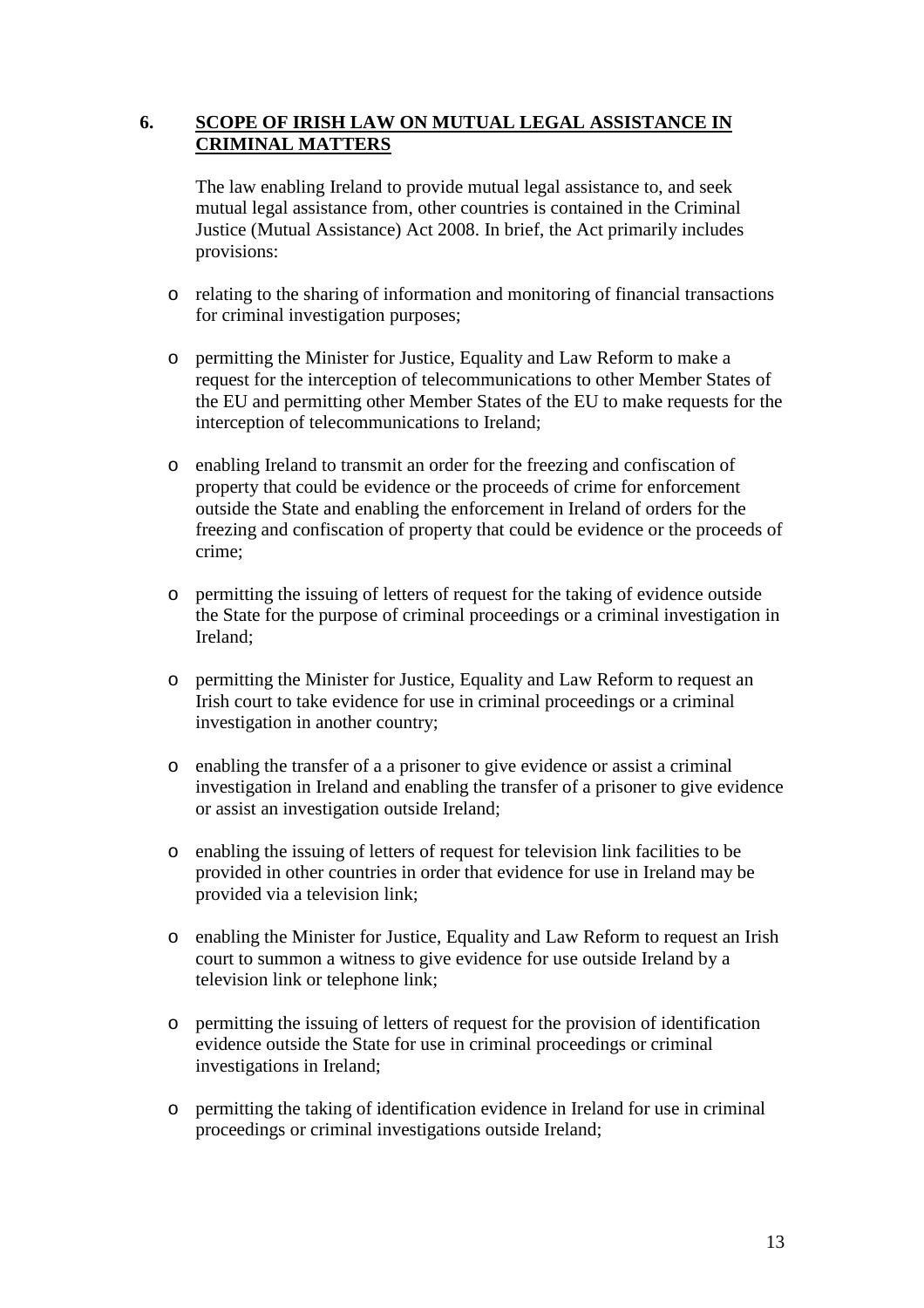- o empowering the Minister for Justice, Equality and Law Reform to cause a document requiring a person to appear as a defendant or witness in criminal proceedings in another country or any other document issued by a court or authority in another country in relation to criminal proceedings to be served on the person in Ireland;
- o enabling an Irish court to issue a document to be served on a person in another country in the context of criminal proceedings in Ireland;
- o providing for a request for the examination of an object or site for the purposes of a criminal investigation or criminal proceedings in Ireland to be transmitted to another country and for a request from other counties for the examination of an object or site in Ireland for such purposes to be complied with;
- o enabling requests for the restitution of stolen property to be made to other countries and such requests to be made to Ireland;
- o providing for requests for controlled deliveries to be made to other countries and for such requests to be made to Ireland;
- o enabling officers from countries outside the EU to participate in Joint Investigation Teams involving Ireland; and
- o enabling representatives of other countries to be present at the execution of a request in Ireland and enabling members of the Garda Síochána (Irish police) to be present at the execution of a request in other countries.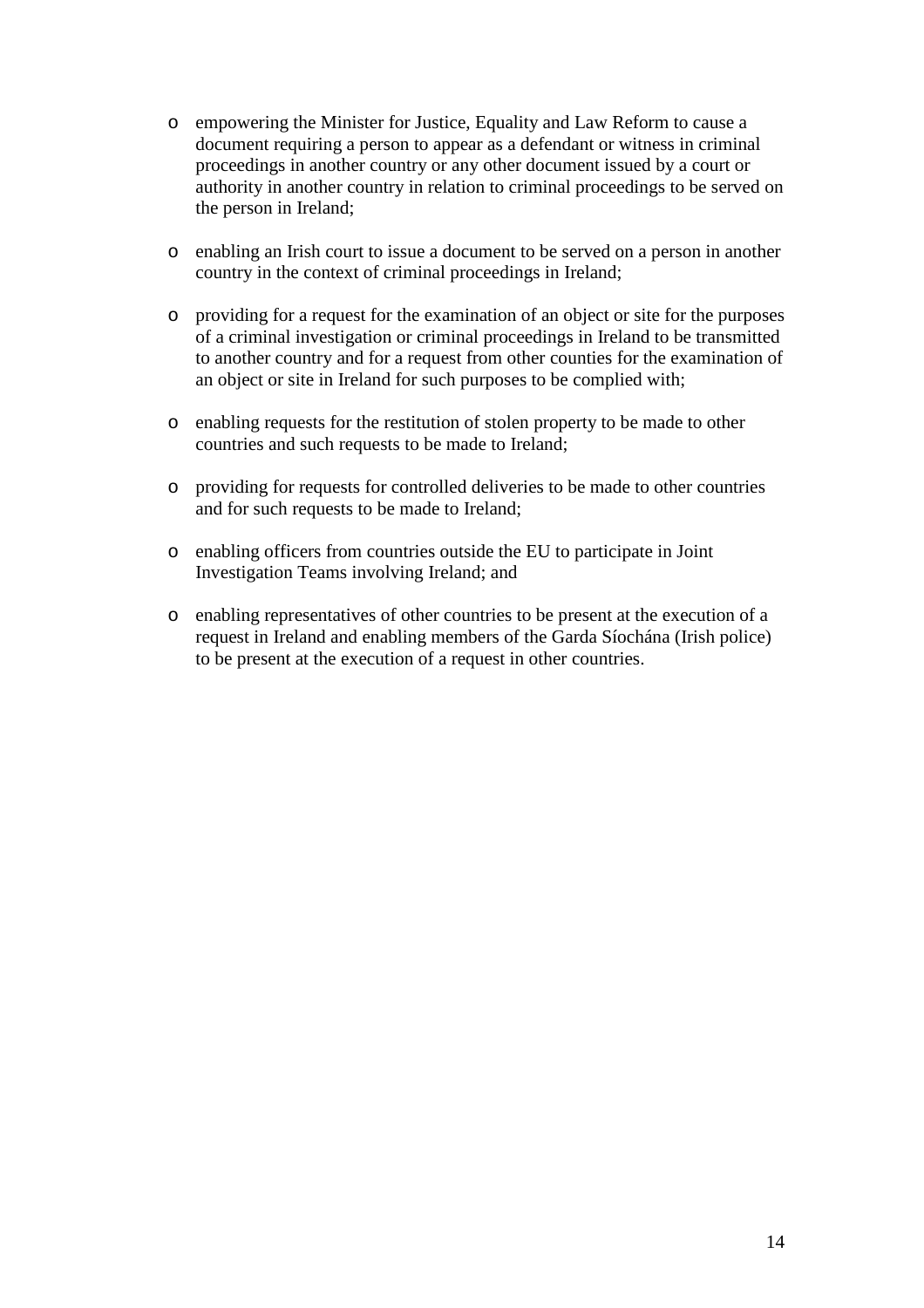# **7. INFORMATION ABOUT FINANCIAL TRANSACTIONS FOR CRIMINAL INVESTIGATION PURPOSES**

# *Account information order and account monitoring order for use in designated state*

Requests may be made for information in relation to any account(s) that may be held in Ireland by a person who is the subject of a criminal investigation in a designated state. The Minister for Justice, Equality and Law Reform may, on receiving a request from a designated state, authorise a member of An Garda Síochána to apply to a judge of the High Court for an account information and/or account monitoring order. The request must include:

- A statement that a specified offence has been committed in the designated state concerned and that the person mentioned in the request is the subject of an investigation into the offence;
- A statement that (i) any information that may be supplied in response to the request will not, without the Minister's prior consent, be used for any purpose other than that specified in the request and (ii) the record of any such information will be returned when no longer required for the purpose so specified (or any other purpose for which such consent has been obtained), unless the Minister indicates that its return is not required;
- Why the requesting authority considers that the requested information is likely to be of substantial value for the purposes of the investigation;
- Why the requesting authority considers that a financial institution or financial institutions in Ireland may hold the account of accounts concerned
- If available, the name or names of that institution or those institutions; and
- The maximum period of imprisonment under the law of the designated state by which the offence is punishable; and
- Any other information that may facilitate compliance with the request.

A High Court judge may make the account information or account monitoring order or both orders. The judge must be satisfied that there are reasonable grounds for believing that an offence under the law of the designated state concerned has been committed, that the person concerned is the subject of an investigation into the offence, that the request is in accordance with the relevant international instrument and that there are reasonable grounds for believing that the specified financial institution(s) may have information required for the purposes of the investigation.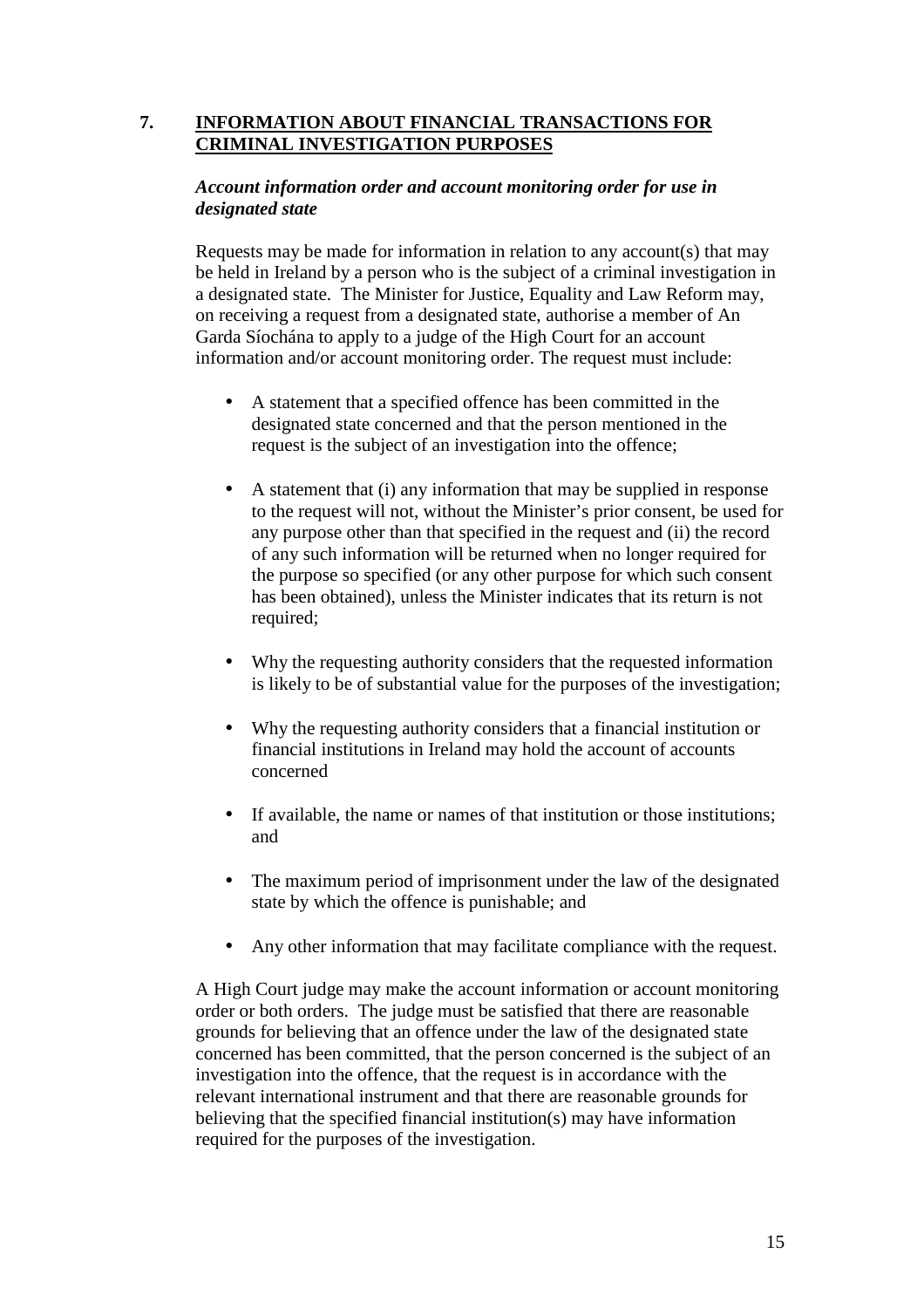Information disclosed in compliance with an account information or account monitoring order will be transmitted to the requesting authority concerned by the Central Authority for Mutual Assistance acting on behalf of the Minister for Justice, Equality and Law Reform.

A judge of the High Court may amend or terminate an account information or account monitoring order on foot of an application to the court by either a member of An Garda Síochána or by the financial institution affected.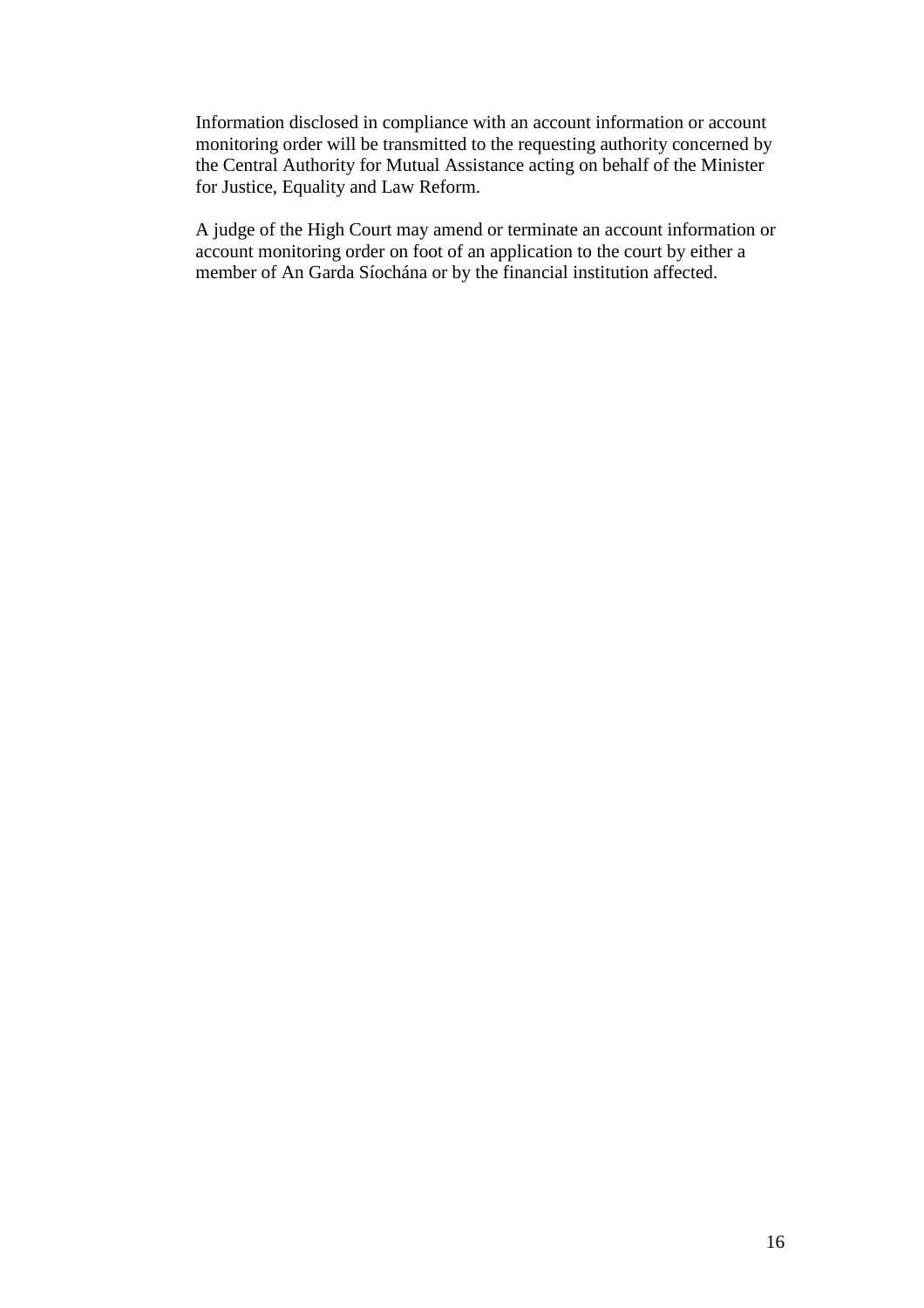# **8. INTERCEPTION OF TELECOMMUNICATIONS MESSAGES**

This section relates to the Irish legislation which applies to requests for mutual assistance between member states of the European Union for the interception of telecommunications.

# *Request to Ireland for interception*

A request may be made to Ireland for interception where a criminal investigation is underway in a member state; a lawful interception order or warrant has been issued in the member state; a request is made to the Minister for Justice, Equality and Law Reform for the interception and immediate transmission of telecommunications messages to or from the telecommunications address concerned or for the interception and recording of the messages and the transmission of the recording to the relevant authority and the specified person is present in any member state and Ireland's assistance to intercept is required or the person is present in Ireland and interception can take place within Ireland.

The request must:

- indicate the name of the competent authority;
- confirm that a lawful interception order or warrant has been issued in connection with a criminal investigation;
- give sufficient information to identify the person whose telecommunication messages are to be intercepted;
- give an identification of the criminal conduct under investigation;
- state the desired duration of the interception;
- provide sufficient technical detail, including the network connection number of the telecommunications address concerned, to ensure that the request can be met; and
- if the person is present in a member state other that that in which the lawful interception order or warrant has been issued and from which no technical assistance is required to carry out the interception, confirm that the member state has been informed of the order or warrant pursuant to Article 20(2)(a) of the 2000 EU Convention on Mutual Assistance in Criminal Matters.

Where Ireland receives a request for the interception and immediate transmission of specified telecommunications messages, the Minister may authorise the interception if the terms as set out above have been complied with. The Minister may authorise interception if the terms as set out above are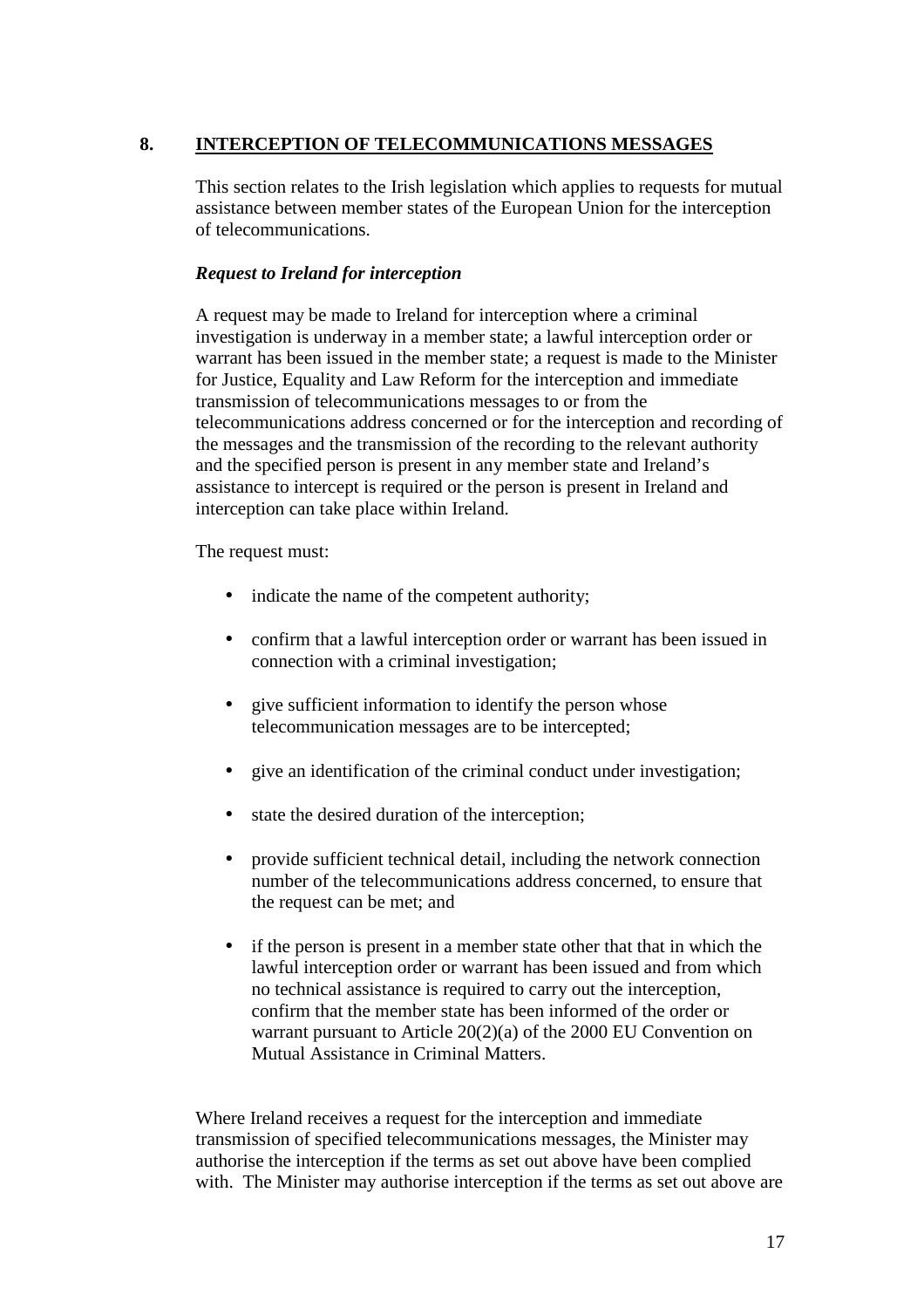complied with and the request is for the interception and recording of specific telecommunications messages and immediate transmission of the interception is not possible.

If the person whose communications are to be intercepted is present in the State, the Minister may only authorise interception where the conduct under investigation would, if occurring in the State, constitute a serious offence and would justify the making of an interception authorisation. The Minister may make the authorisation for the interception where the person is present in the State, subject to conditions that would be applied under the Interception of Postal Packets and Telecommunications Messages (Regulation) Act, 1993.

Where an authorisation is given, the Commissioner of the Garda Síochána will arrange for the transmission of the telecommunications messages concerned or will arrange for the recording and subsequent transmission of the messages.

Where the Minister for Justice, Equality and Law Reform has authorised an interception and the telecommunications address of the person concerned is being used in a member state and technical assistance of that state is not required to intercept, the member state will be notified by the Minister, as soon as Ireland becomes aware of the fact that the person concerned is in that territory. The Minister will comply with any condition, requirement or request in relation to an interception made under Article 20.4 of the 2000 Convention. While the authority of the member state is considering whether to consent to the interception, any interception already made may be continued. However, any material already intercepted may not be used unless agreed with the other member state or for the purpose of taking urgent measures to prevent an immediate and serious threat to public security. A summary of the case and any further relevant information must be provided to the member state by the Minister, if requested, to enable a decision to be made concerning the interception. Where the information is of a particularly sensitive nature, the information may be transmitted through a specific person or body. Where a member state has declared that it does not require information on interceptions, in line with the provisions in Article 20 of the 2000 Convention, this will not apply.

# *Notification by member state of interception*

When an interception has been authorised in a member state, the telecommunications address of the person concerned is being used in Ireland, technical assistance from Ireland is not required in order to intercept and the competent authority of the member state notifies the Minister to this effect in accordance with Article 20 of the 2000 Convention, the Minister will authorise the interception to be carried out or continued. The Minister will require that an interception will not be carried out or that it will be terminated if such a request would not be granted in a domestic context; a general restriction on providing assistance applies or the offence in question is a political or revenue offence. Where a request is refused or terminated, any material already intercepted may not be used, or if it is to be used this may only be done, under specified conditions. The justification for any such conditions will be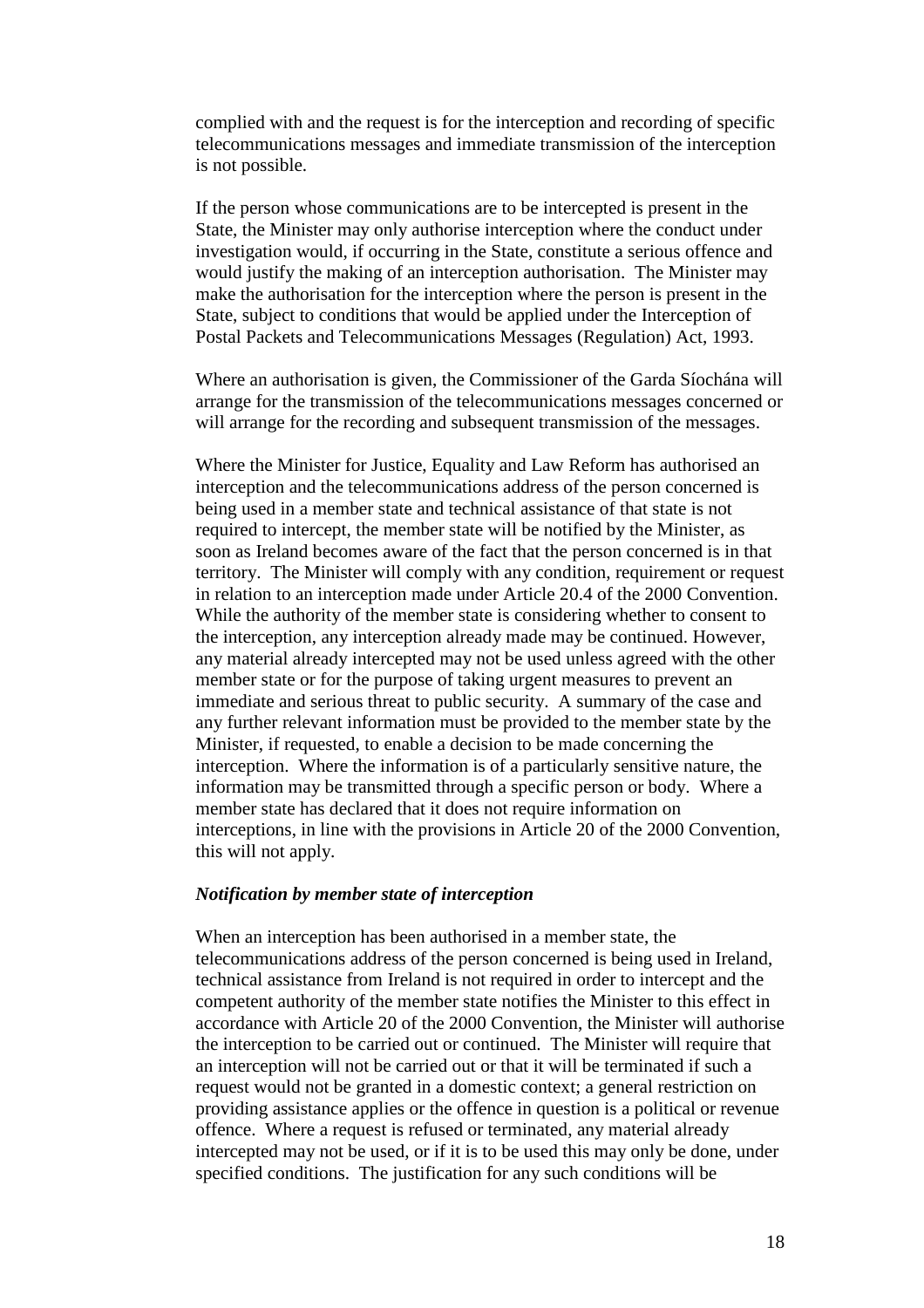communicated by the Minister in writing. The Minister may ask the requesting state to provide a summary of the facts of the case and any further information he considers necessary to decide whether an interception would be granted in a similar domestic context.

## *Indirect interception of telecommunications messages*

*W*here a person is present in the State, authorisation for the interception has been given but the messages cannot be directly intercepted in the State and the authorised undertaking is obliged to facilitate interception and can in this instance facilitate interception by accessing equipment in a member state, the authorised undertaking shall facilitate the interception. Where the person concerned is present in a Member State, a lawful warrant or order for interception has been made for the purposes of a criminal investigation but the messages cannot be directly intercepted in the member state and an authorised undertaking in this State is obliged to facilitate interception and can in this instance directly intercept and has equipment that can enable a telecommunications provider in the member state to intercept, then the authorised undertaking shall facilitate the interception of the messages.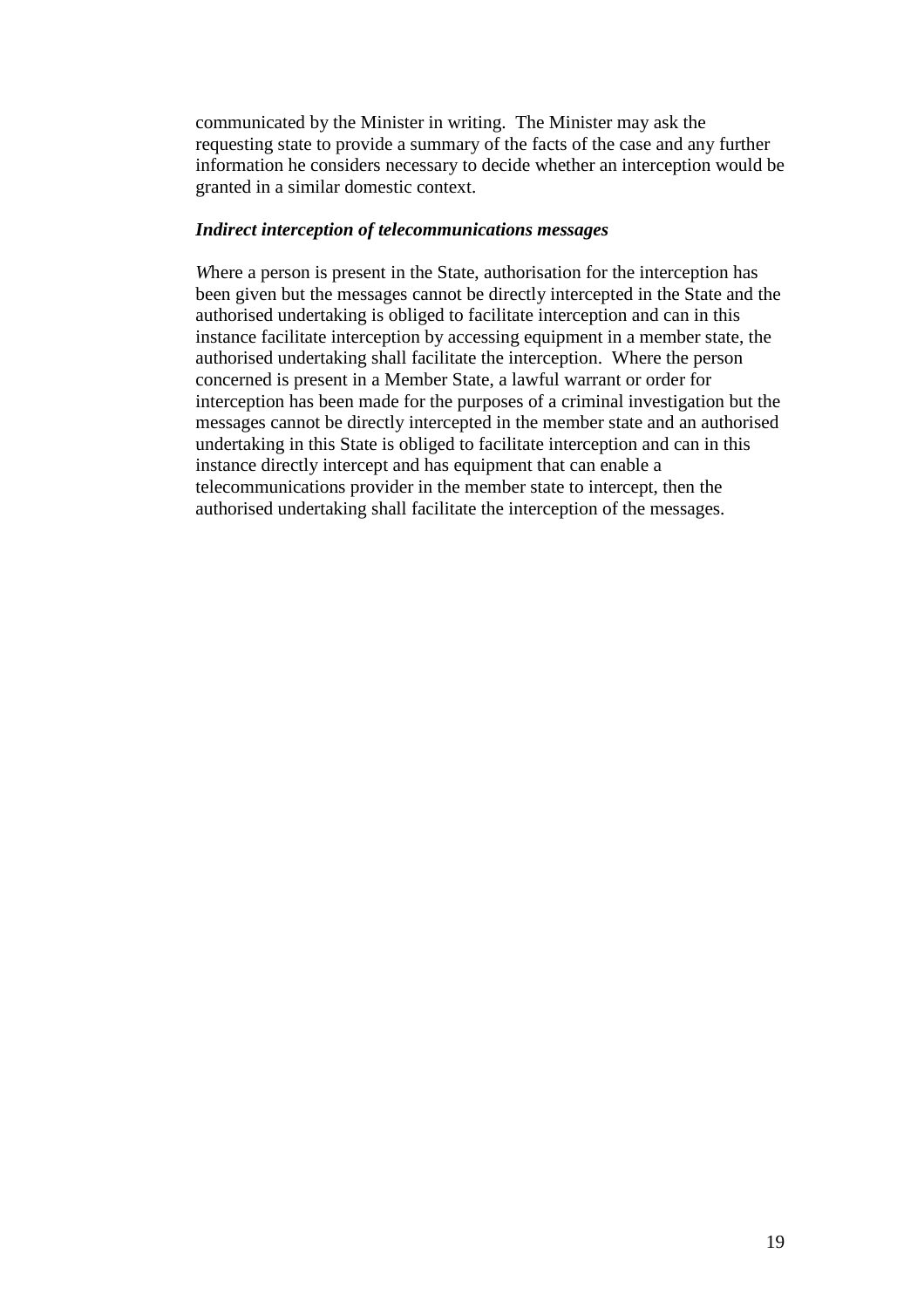# **9. FREEZING, CONFISCATION AND FORFEITURE OF PROPERTY**

# *Freezing of Property*

# *Transmission of external freezing orders to Ireland for enforcement*

A freezing order from a member state of the EU and a completed certificate<sup>1</sup>, certified as accurate, together with a request and any instruction regarding the treatment of the evidence or property concerned, must be transmitted to the Irish Central Authority in connection with a request for enforcement

A request from a designated state (other than a member state) for the enforcement of an external freezing order must be accompanied by a duly certified copy of the order, a statement of the grounds for making the order and for believing that the evidence or property concerned will be subject to an order for confiscation and such other information as may be required by the relevant international instrument.

All documents, relating to requests for the enforcement of external orders, must be transmitted in a format capable of producing a written record and allowing for their authentication, including by facsimile.

# *Recognition and enforcement of external freezing orders*

On receipt of an external freezing order and related documents, the Irish Central Authority will cause an application to be made to the High Court for a freezing co-operation order. Such an order would recognise the external freezing order and prohibit any person dealing with the property specified in the order. The application for a freezing co-operation order may be made *ex parte* and in private.

An application from a member state for the enforcement of an external freezing order will be dealt will be dealt with as soon as possible and, where practicable, within 24 hours of receipt of the freezing order and certificate.

The Irish High Court may refuse to make a freezing co-operation order on general restrictions for refusing assistance grounds or if

(*a*) the offence to which the external freezing order relates is not an offence to which the relevant international instrument relates,

(*b*) where the external freezing order was made in a member state, the certificate is not produced, is incomplete or manifestly does not correspond to the external freezing order,

(*c*) there is an immunity or privilege under the law of the State which makes it impossible to make a freezing co-operation order,

 $\overline{a}$ 

<sup>&</sup>lt;sup>1</sup> Certificate as provided for in Article 9 of Council Framework Decision (2003/577/JHA) of 22 July 2003 on the execution in the European Union of orders freezing property or evidence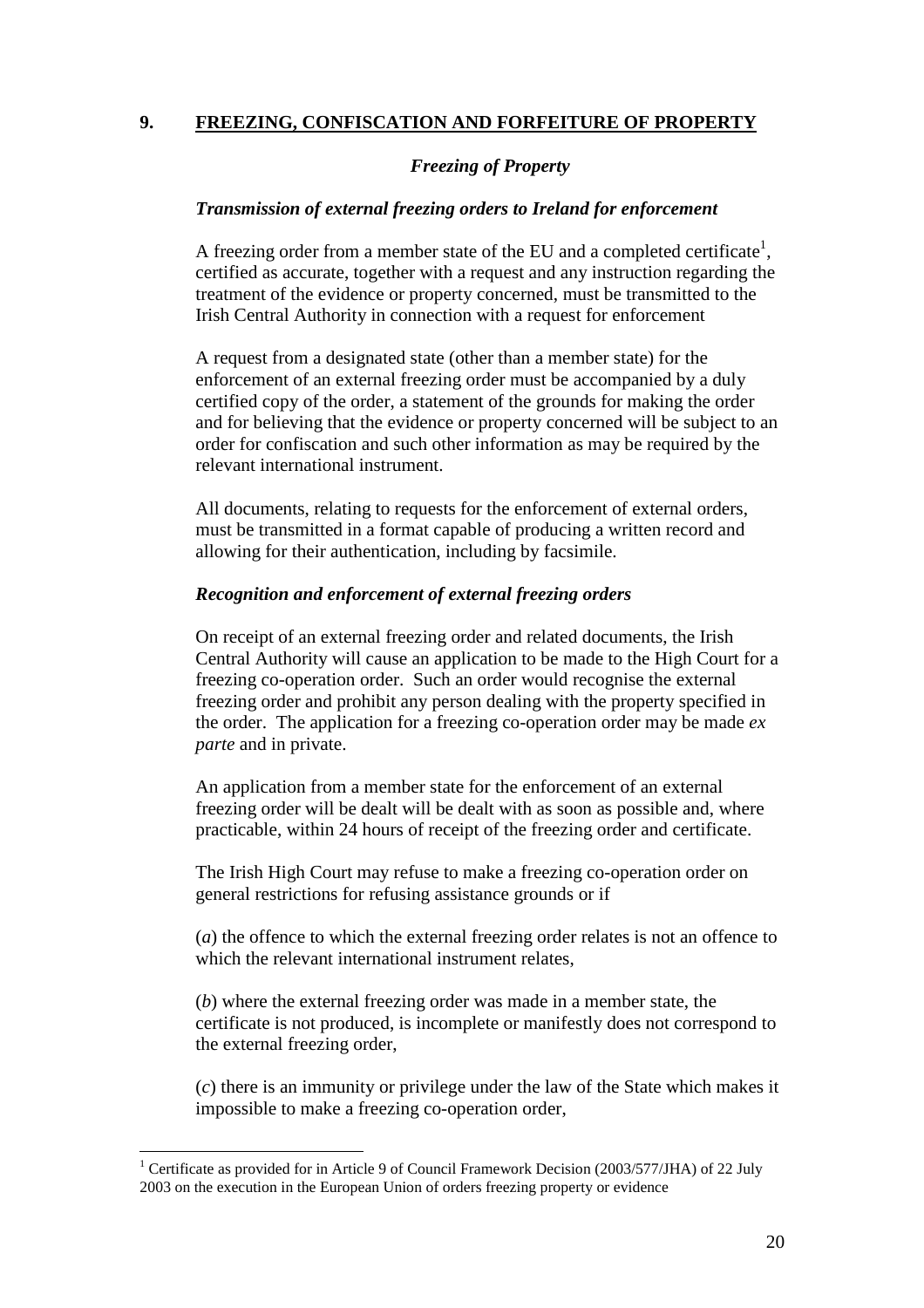(*d*) it is immediately clear from the information provided in a certificate that compliance with a request for the transfer of evidence or confiscation of property in relation to the offence in respect of which the external freezing order has been made would infringe the *ne bis in idem* principle, or

(*e*) in the case of an external freezing order from a designated state (other than a member state), there is not a reasonable basis for believing—

(i) that there are sufficient grounds for making the order, or

(ii) that the property will be subject to an external confiscation order.

A freezing order from a member state may not be refused solely on the basis that the offences encompassed by Article 3.2 of Council Framework Decision 2003/577/JHA are not offences under Irish law.

The High Court may appoint a receiver to take possession of the property the subject of the freezing co-operation order, and manage it in accordance with the court's directions. The Garda Síochána or an officer of customs and excise may seize property subject to a freezing co-operation order to prevent its removal from the State.

Irish legislation provides that, after expenses and remuneration have been paid, any monies remaining will be used to satisfy the freezing co-operation order and will, subject to any provision in the relevant international instrument, be paid to the Irish Government unless the High Court provides otherwise on request by the designated state concerned.

## *Duration of freezing co-operation order*

A freezing co-operation order will remain in force until the relevant evidence is transferred to the state which has issued the external freezing order or until a request for such a transfer is refused. Where the external freezing is related to confiscation, it will remain in force until a confiscation co-operation order has been made or refused and the refusal upheld on appeal. The freezing cooperation order also remains in force unless it has been varied or discharged by the Irish High Court on the application by any person affected by it.

# *Confiscation of Property*

## *Transmission to Ireland of external confiscation order*

An external confiscation order may be transmitted to the Irish Central Authority in the State by or on behalf of the court that made it with a request for its enforcement. The external confiscation order must be accompanied by:

a duly certified copy of the order;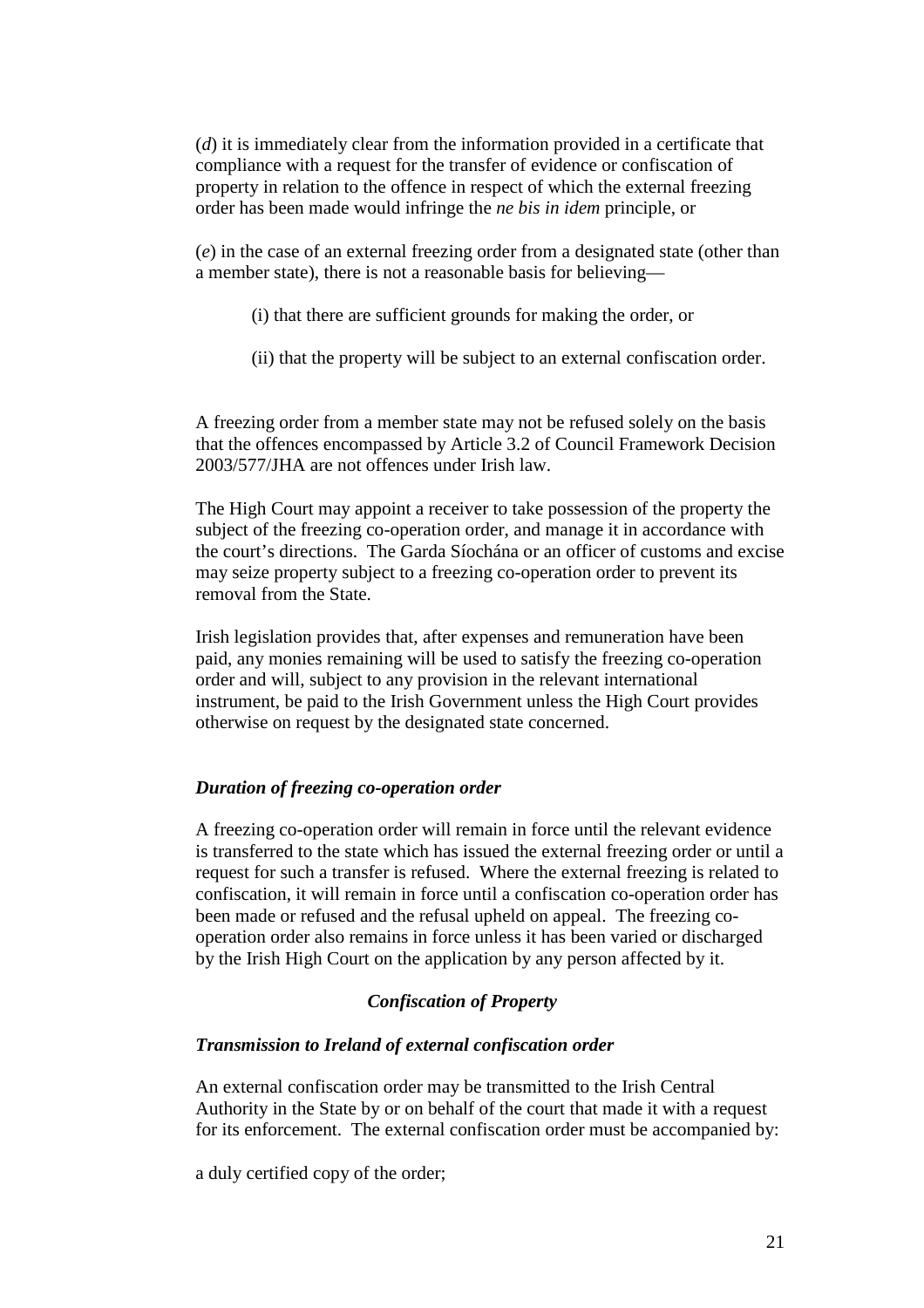a statement made by or on behalf of the court to the effect that the order is in force and not subject to appeal;

if the person did not appear in the proceedings an indication he or she received notice of them in sufficient time to enable him or her to defend the proceedings;

a brief description of the conduct which constituted the offence resulting in the order;

any necessary translations; and

any further information required by the relevant international instrument.

#### *Confiscation co-operation order*

The Irish Central Authority may cause an application to be made to the High Court, on receipt of an external confiscation order, for a confiscation cooperation order in order to effect the confiscation of the property in Ireland . The court may make a confiscation co-operation order on receipt of an application. The confiscation co-operation order may not be made unless the court is satisfied

- (i) that the application is made with the consent of the Minister for Justice, Equality and Law Reform,
- (ii) with the statements provided by the issuing state,
- (iii)that the conduct leading to the order constitutes criminal conduct,
- (iv)that the making of the order is in accordance with the relevant international instrument and
- (v) that any person claiming to own or have an interest in the property concerned has been given an opportunity to make representations as to why the order should not be made.

The High Court may vary or discharge a confiscation co-operation order if such an application is received either from the person claiming to have an interest in the property or from anyone affected by the order. The Court from whom the external confiscation order was received may be consulted in relation to such an application. An order will be varied in line with any similar variation made to the external confiscation order.

#### *Enforcement, etc., of confiscation co-operation orders*

Where the Irish High Court makes a confiscation co-operation order, the order may be enforced by the Director of Public Prosecutions for the purpose of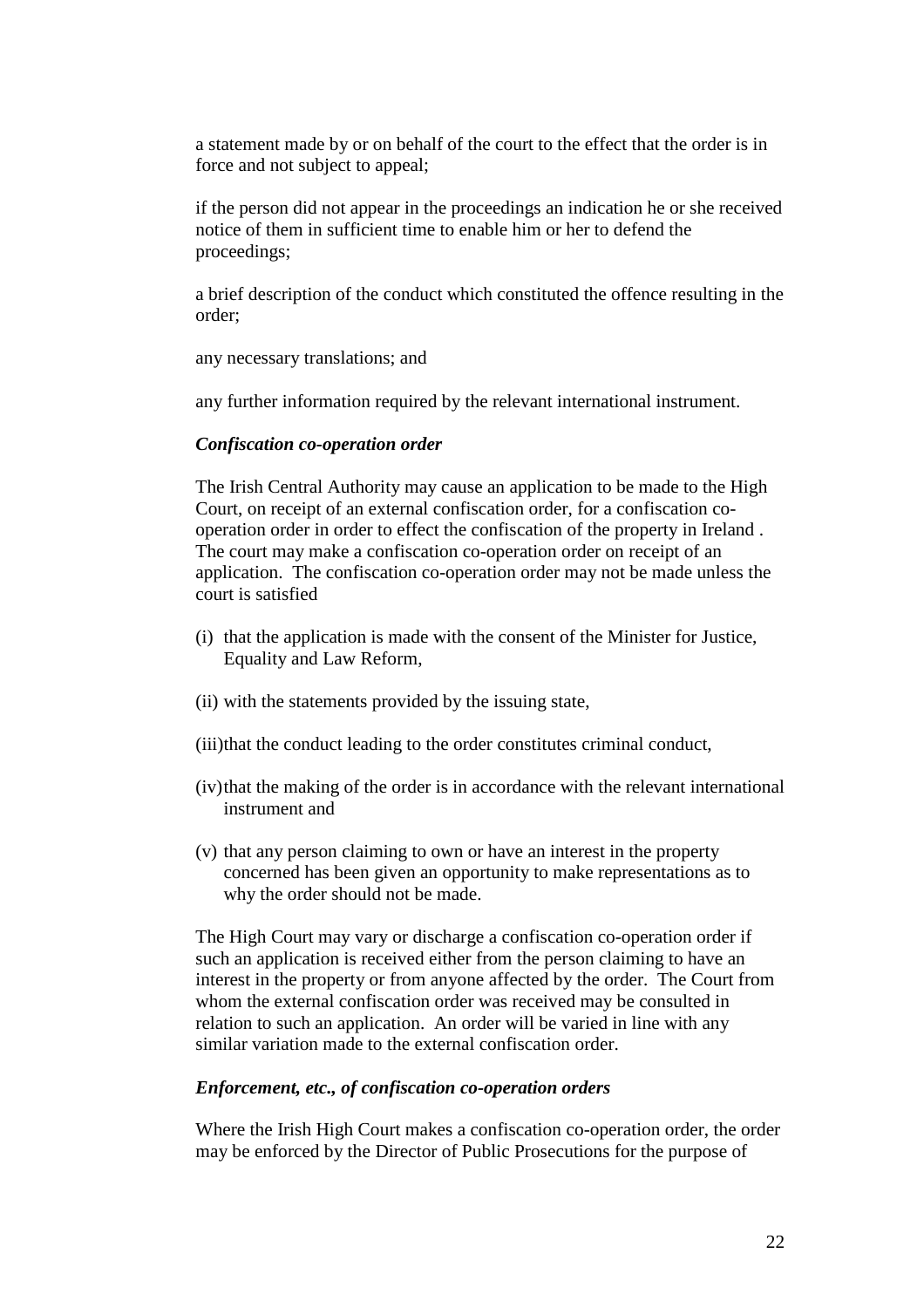payment to the State of the sum specified in the order or of any lesser sum due under the order.

# *Forfeiture of Property*

# *Transmission of external forfeiture order to Ireland for enforcement*

An external forfeiture order made by another state may be transmitted to the Irish Central Authority for enforcement. The order must be accompanied by

- i. a duly certified copy of the order;
- ii. a statement by or on behalf of the court that made the order to the effect that it is in force and not subject to appeal and that if the person concerned did not appear in the proceedings, he or she received notice of the proceedings in sufficient time to defend them;
- iii. a brief description of the conduct which made up the offence resulting in the making of the order;
- iv. any required translations; and
- v. Any further information required by the relevant international instrument should also be included.

# *Making of a forfeiture co-operation order in Ireland*

On receipt of an external forfeiture order and supporting documents, the Central Authority may cause an application to be made to the High Court for a forfeiture co-operation order to be made in order to enable the forfeiture of the relevant property to take place. The order may not be made unless the High Court is satisfied:

- (i) that the application is made with the consent of the Minister for Justice, Equality and Law Reform,
- (ii) with the statement provided by the issuing court or on its behalf,
- (iii) that the conduct resulting in the external forfeiture order constitutes criminal conduct,
- (iv) that the making of the external forfeiture order is in accordance with the relevant international instrument and
- (v) that any person claiming to own or have interest in the property which is subject to the order has been given an opportunity to make representations as to why the order should not be made.

Any property forfeited, as a result of the making of a forfeiture co-operation order, is disposed of for the benefit of the Irish Exchequer unless on request by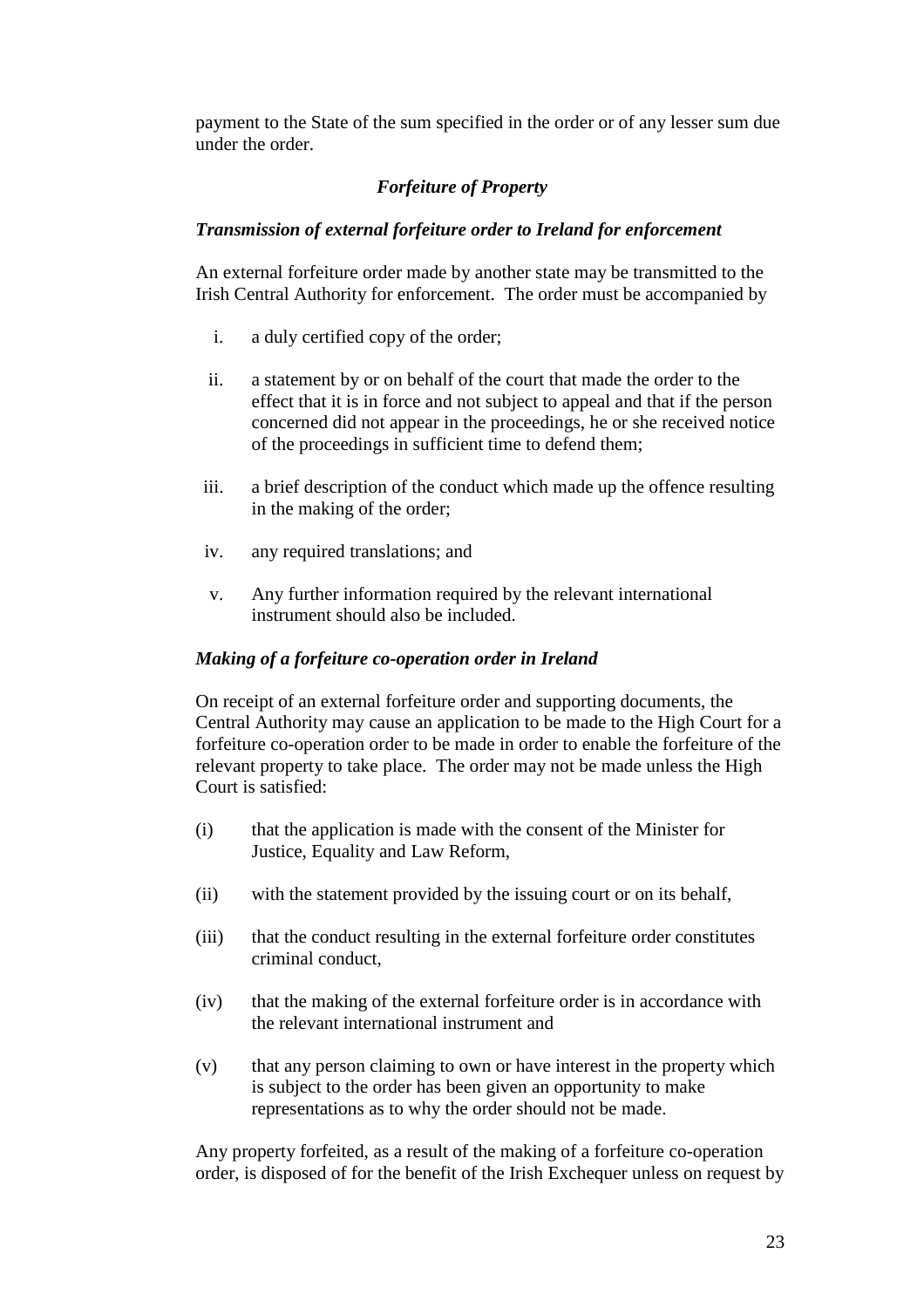or on behalf of the requesting state, and in accordance with the relevant international instrument, the High Court provides otherwise.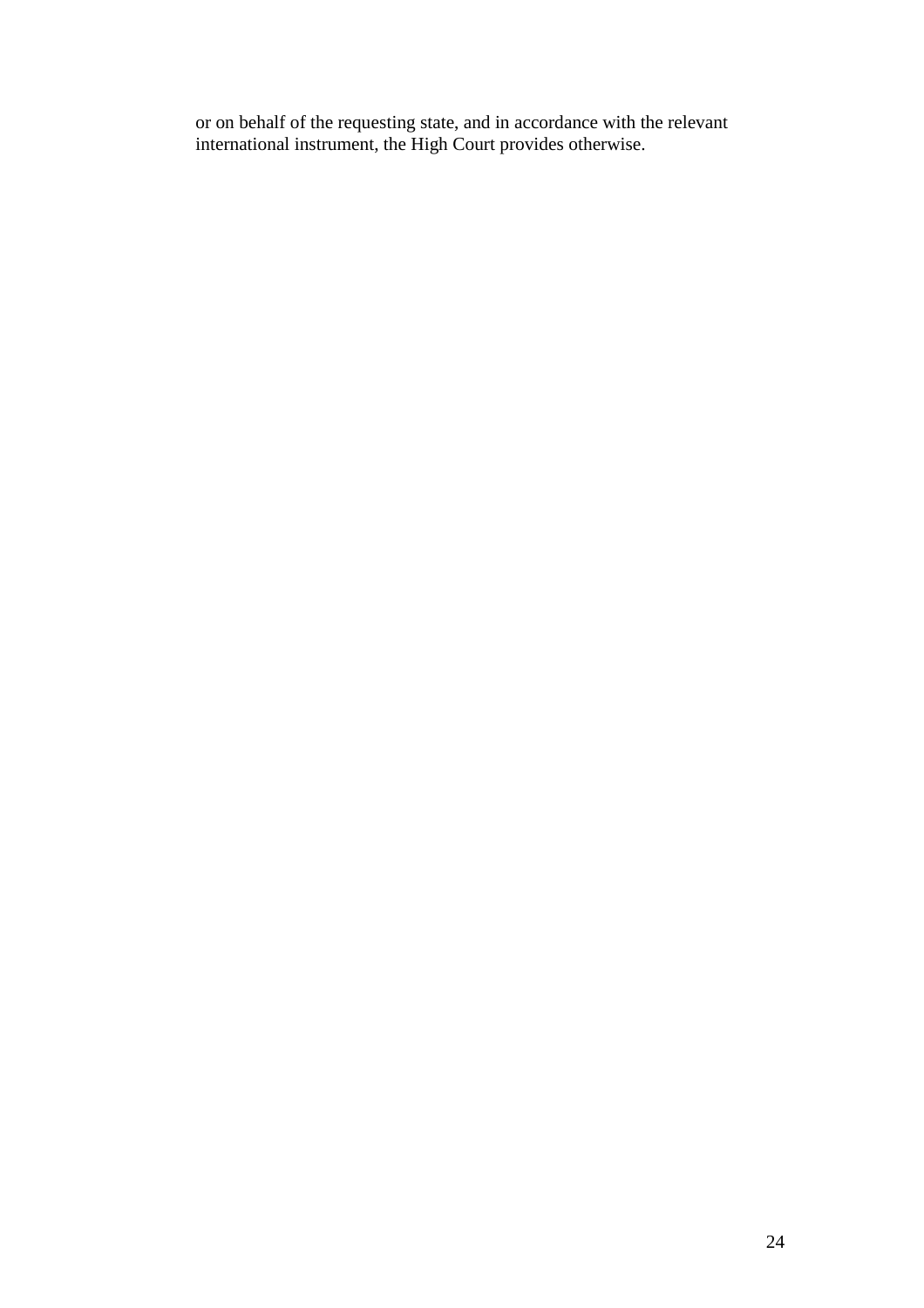# **10. PROVISION OF EVIDENCE**

#### *Evidence from Ireland for use in designated state*

On receipt of a request for assistance from a designated state for the taking of evidence in Ireland for the purpose of a criminal investigation or criminal proceedings the Minister for Justice, Equality and Law Reform may request the President of the District Court to nominate a judge of that Court to receive the evidence. An assurance must be received from the requesting authority that any evidence supplied will only be used for the purpose permitted by the relevant international instrument or specified in the request unless the nominated judge of the District Court or the witness agrees otherwise. The nominated judge has the powers of the District Court in criminal proceedings and he or she may direct that the evidence not be heard in public in order to protect either a person or information. The judge is obliged to inform the witness of his or her rights in relation to privilege. There is a financial penalty, a penalty of a term of imprisonment or both for the non-compliance by a person summoned to give evidence, if a reasonable excuse cannot be made.

## *Privilege of witnesses*

A person cannot be compelled to give any evidence in proceedings, for the taking of evidence for use in a designated state, which he or she could not be compelled to give in criminal proceedings in Ireland or in the state seeking the evidence. The privilege of not being compelled to give evidence in criminal proceedings in another country does not apply unless the requesting authority accepts the claim of the person to be exempt in that country. Should the claim for privilege not be conceded, the person may be required to give the evidence, but if a court in the state concerned upholds the claim, the evidence cannot be sent to the requesting authority. A person cannot be compelled to give evidence in his or her capacity as an Irish civil or public servant or if to do so might prejudice national security.

## *Evidence of prisoners*

#### *Transfer of prisoner to give evidence or assist investigation outside Ireland*

On receipt of a request from a designated state, the Minister for Justice, Equality and Law Reform may issue a warrant for a prisoner to be transferred to a designated state to give evidence, assist in or be identified in a criminal investigation or criminal proceedings in that state, provided that the prisoner gives written consent to being transferred. This warrant will constitute the necessary authority for the handing over, detention and return of the prisoner in due course to continue serving his or her sentence in Ireland. The warrant will not be issued unless the requesting state is in a position to give an assurance that if the prisoner is transferred he or she will not be prosecuted, sentenced, detained or otherwise restricted in his or her personal freedom for any offence against the law of that state committed before the prisoner's departure from Ireland.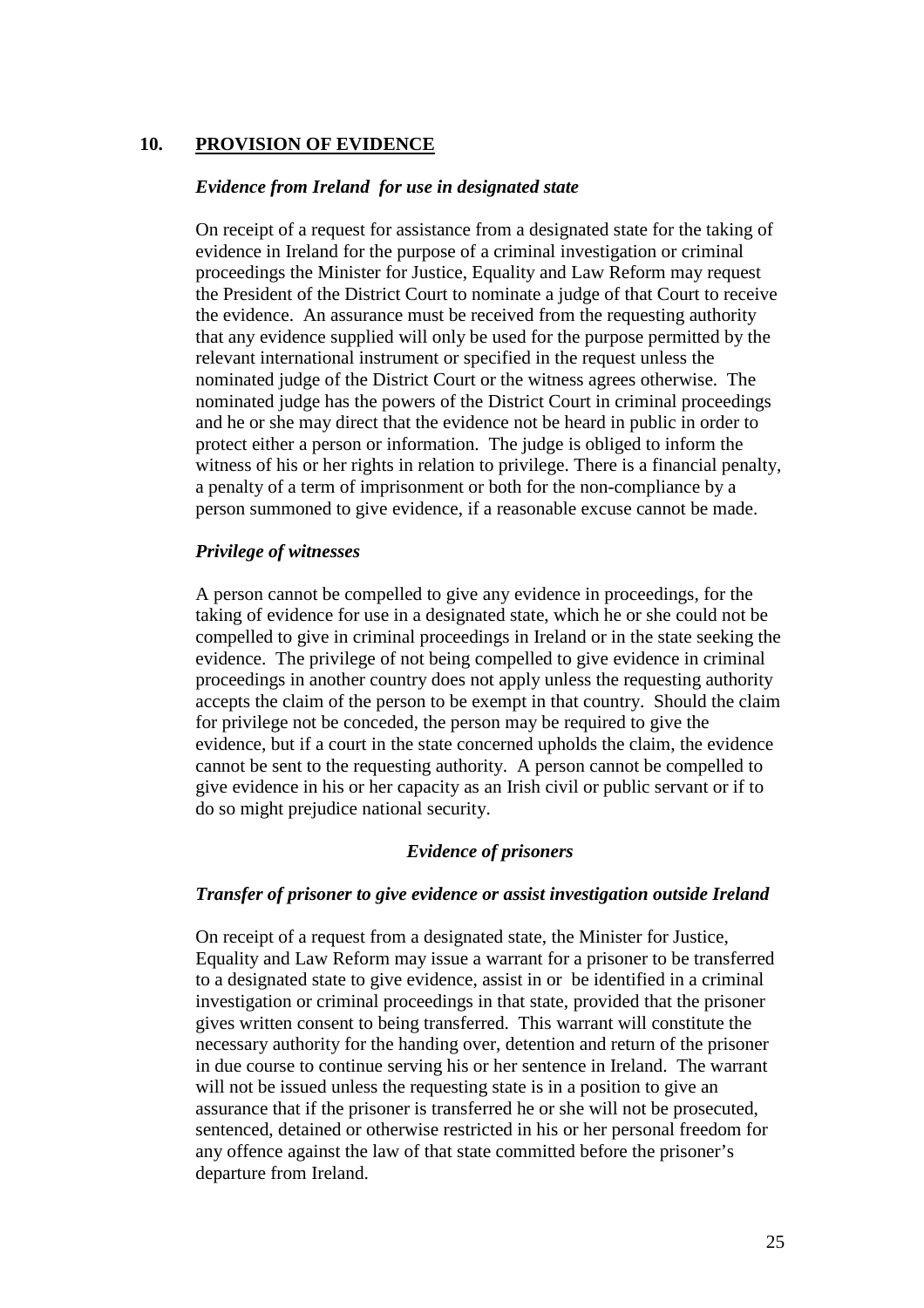## *Evidence through television link*

### *Request for evidence through television link for use outside Ireland*

When a request is received for a person present in Ireland to give evidence through a television link in criminal proceedings in a designated state, and, if the Minister for Justice, Equality and Law Reform is of the view that it is not desirable or possible for the witness to give evidence in person, the Minister may request the President of the District Court to nominate a District Court judge who will summon the witness to attend to give evidence via television link.

The request should be sent to the Irish Central Authority and must include the following information:

- (*a*) the name, address and, if known, the nationality of the witness;
- (*b*) the court or authority making the request;
- (*c*) the name of the person or persons who will conduct the hearing;

(*d*) a statement as to why it is not desirable or possible for the witness to give evidence in person;

(*e*) the likely date of the hearing.

.

The nominated District Court judge will summon the witness to give evidence through a television link within the district to which the judge is assigned. The evidence must be given in accordance with the laws and procedures of the requesting state insofar as they are compatible with the fundamental principles of the law of Ireland. The witness may not be compelled to give evidence which he or she could not be compelled to give in criminal proceedings in Ireland or in the state seeking the evidence. The evidence may be taken in private if this is deemed necessary for the protection of witnesses and the state requesting the evidence agrees. The proceedings will be conducted by or under the direction of the judge of the requesting state in line with the laws of that state. However, the nominated Irish District Court judge is obliged, where necessary, to take action to ensure that the evidence is taken in accordance with the fundamental principles of the law of Ireland. Interpretation will be provided during the proceedings, where required. A record of the evidence taken will be sent to the Minister for Justice, Equality and Law Reform for transmission to the requesting state. In the event that a witness fails to testify when under an obligation to do so or where a witness knowingly makes a false statement material to the proceedings, a financial penalty, a penalty of a term of imprisonment or both will apply.

## *Evidence by telephone link for use outside Ireland*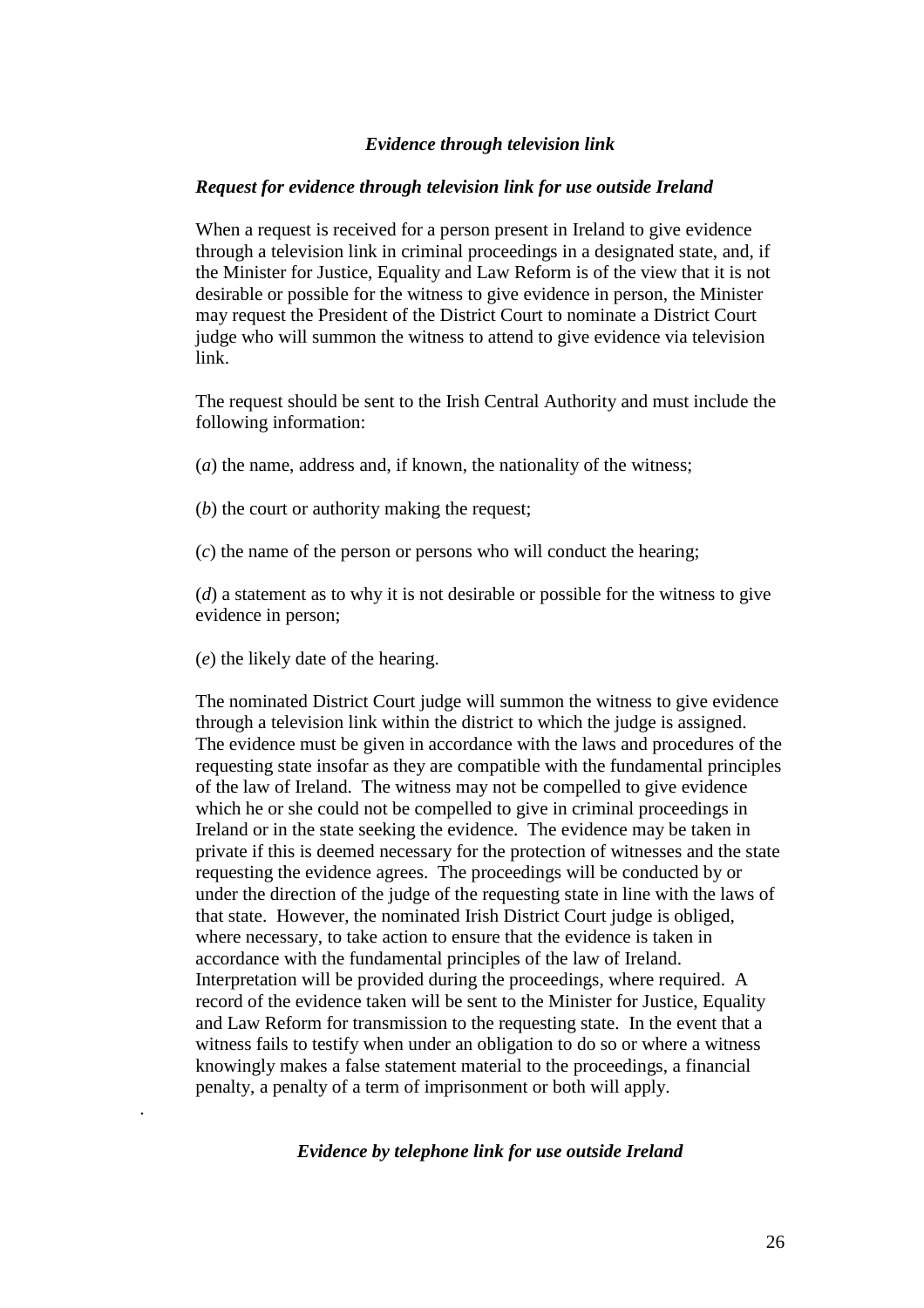A request for a witness present in Ireland to give evidence by telephone link in criminal proceedings in a designated state may be made to the Irish Central Authority. The request must include the following information:

(*a*) the name, address and, if known, the nationality of the witness;

(*b*) the court or tribunal which is to hear the evidence;

(*c*) the person or persons who will conduct the proceedings;

(*d*) a statement that the witness is willing to give evidence by telephone link in the proceedings;

(*e*) the likely date of the hearing.

The Minister for Justice, Equality and Law Reform, if of the view that the witness is willing to give evidence by telephone link, may request that a judge of the District Court be nominated by the President of that Court to summon the witness to attend to give such evidence. The provisions set out above, in relation to the taking of evidence through television link for use outside Ireland, apply in relation to the taking of evidence by telephone link for use outside Ireland.

# *Search for evidence*

# *Search for evidence for use outside Ireland (general)*

A request for a search for evidence from a designated state, for assistance in obtaining evidence for the purposes of a criminal investigation or criminal proceedings in that state where a search power exists in Ireland in relation to the conduct given rise to the offence, may be transmitted to the Irish Central Authority. The request may only be dealt with:

(a) in cases where the offence is punishable under Irish law and that of the member state of the EU concerned by imprisonment for at least six months, or

(b) where the offence is punishable under Irish law by at least six months' imprisonment and where it is being prosecuted in the member state concerned by administrative authorities, whose decision may give rise to criminal proceedings, and

(c)in cases from a designated state (other than a member state) when dual criminality applies.

The Minister for Justice, Equality and Law Reform may send the request and any related documents to the Commissioner of An Garda Síochána to arrange for the request to be complied with. The request will not be sent for execution unless the requesting authority gives an assurance that any evidence supplied will not be used, without the Minister's consent, for a purpose other than that permitted by the relevant international instrument or specified in the request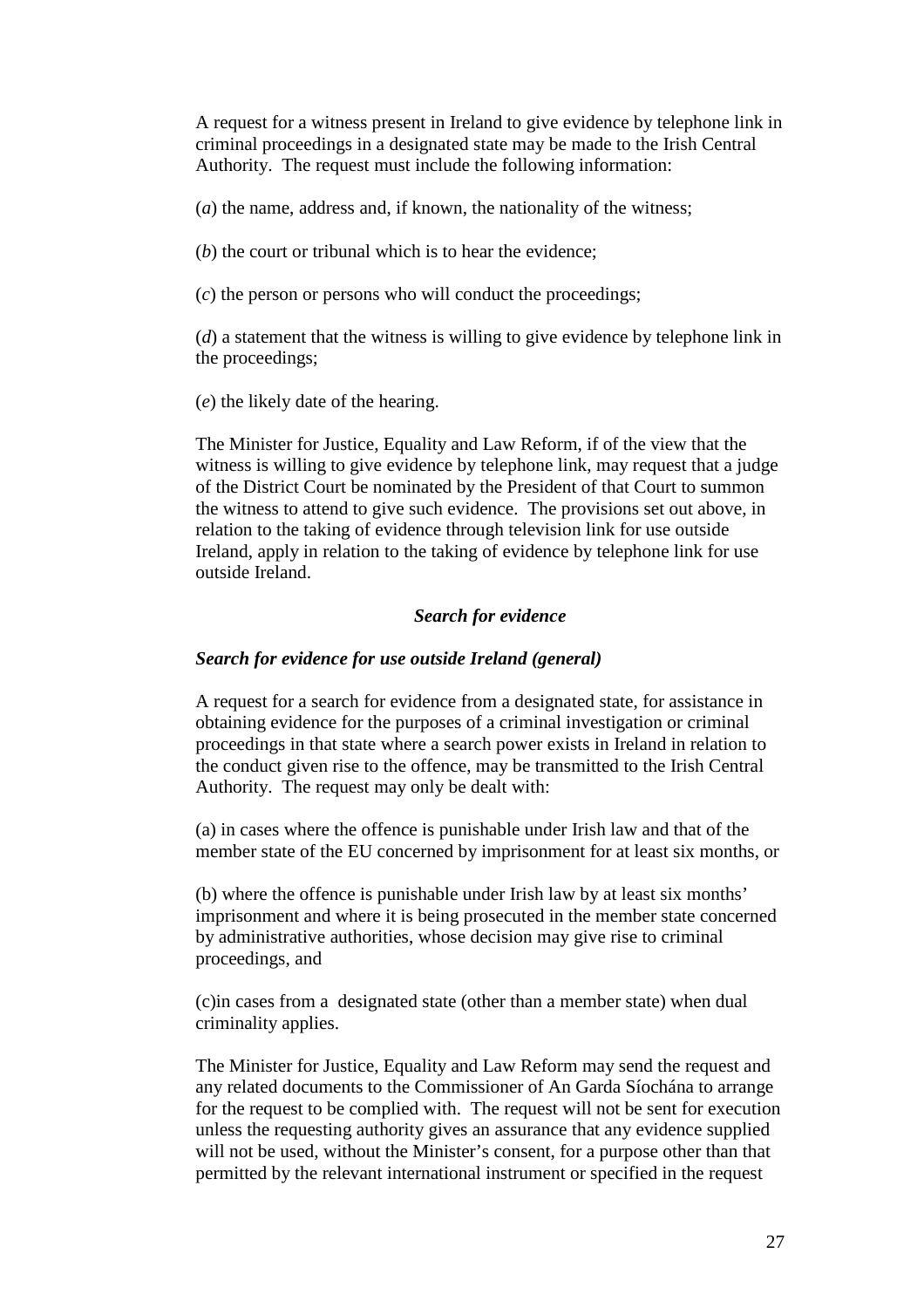and that the evidence will be returned when no longer required unless the Minister indicates otherwise.

## *Search for particular evidence for use outside Ireland*

A request may be made by a designated state for help in obtaining specified evidence for the purpose of a criminal investigation or proceedings, where a search power exists in Ireland in relation to the conduct giving rise to the offence. The request may only be dealt with:

(a) in cases where the offence is punishable under both Irish law and that of the member state concerned by imprisonment for at least six months, or

(b) in cases where the offence is punishable under Irish law by at least six months' imprisonment and where it is being prosecuted in the member state concerned by administrative authorities, whose decision may give rise to criminal proceedings.

(c) in cases from a designated state (other than a member state) where dual criminality applies.

The request from a member state may relate to the freezing of evidence, where a penalty of not less than three years applies in the member state concerned.

The Minister for Justice, Equality and Law Reform may send the request along with any related documents to the Commissioner of An Garda Síochána for compliance, provided that an assurance has been given by the requesting authority that any material furnished will not, without prior consent, be used for any purpose other than that permitted by the relevant international instrument or specified in the request and that the material will be returned when no longer required unless the Minister indicates otherwise.

# *Identification evidence*

## *Identification evidence for use outside Ireland*

A request to Ireland from a designated state to obtain identification evidence must include a statement that the evidence is required in connection with criminal proceedings or a criminal investigation and a brief description of the conduct concerned. The request should be sent to the Irish Central Authority.

The Minister for Justice, Equality and Law Reform may send the request to the Commissioner of An Garda Síochána for action. The Minister must be satisfied that any evidence furnished in response to the request will not be used for a purpose other than that specified in the request without the Minister's consent and that the evidence will be returned or destroyed once no longer required. If the evidence is not in the possession of An Garda Síochána, a member of An Garda Síochána will inform the person from whom the evidence is required of the nature of the evidence, that it has been requested in connection with criminal proceedings or a criminal investigation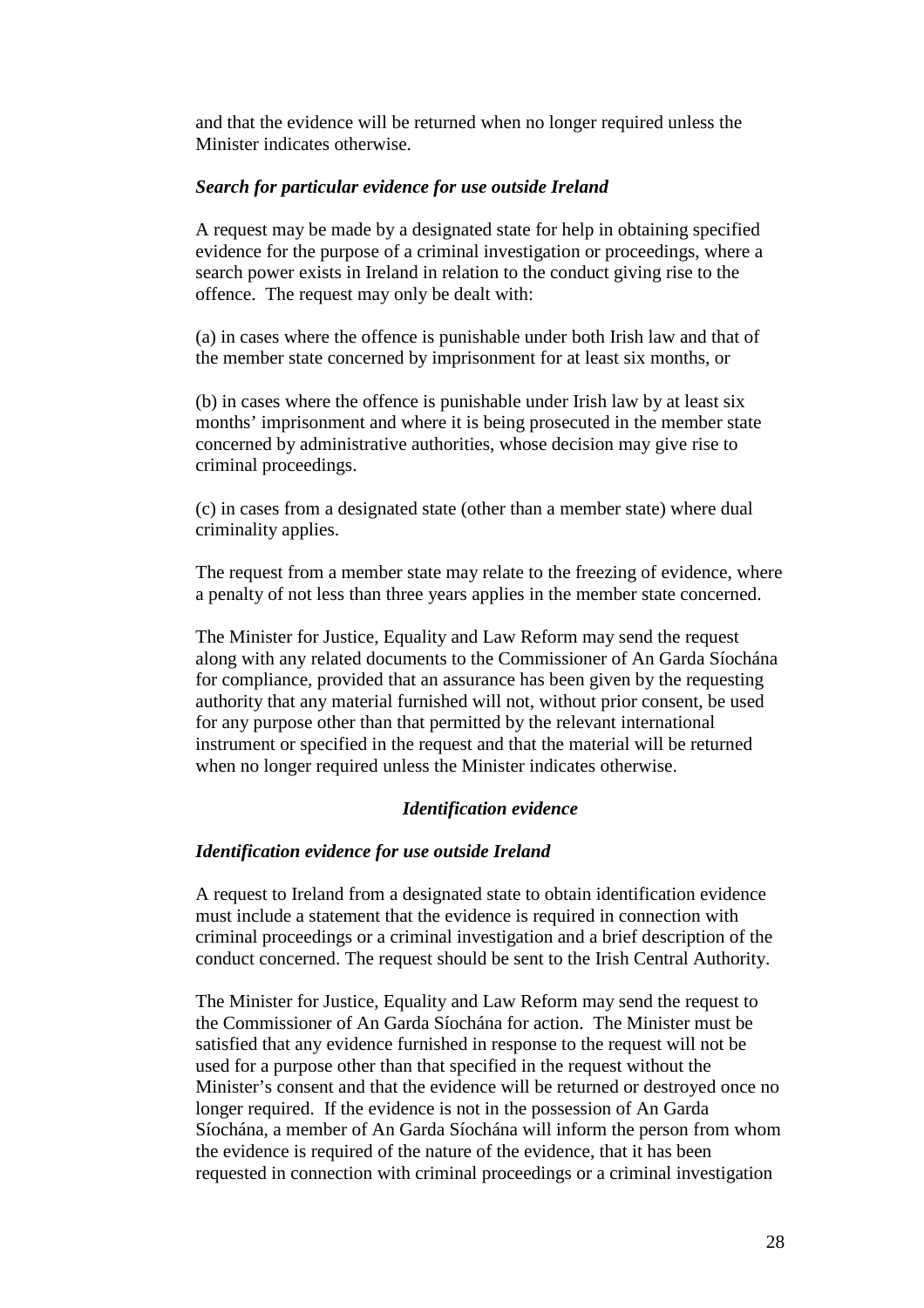in another state, of his or her right to refuse to provide the evidence and that if consent is not given, this fact may be used in proceedings in the designated state. Identification evidence may be given by a person in prison. Such evidence may only be taken if it relates to an offence other than that for which the person is in prison.

The identification evidence will be transmitted by the Irish Central Authority to the requesting authority in the designated state. The Central Authority will be required to obtain an assurance, if the evidence is not to be returned by the requesting authority, that the evidence, as well as the record of any analysis of the evidence or any recording relating to it, will be destroyed:

(*a*) if the person the subject of the investigation is not prosecuted, on the expiration of 12 months from the taking of the evidence, unless the failure to prosecute is not due to the fact that the person has absconded or cannot be found,

(*b*) if the person is prosecuted and is acquitted or discharged or the proceedings are discontinued, on the expiration of 21 days thereafter, or

(*c*) if the person is prosecuted and made subject to an order corresponding to or in the nature of an Irish probation, on the expiration of a period of 3 years from the making of the order, unless the person is convicted during that period of an offence under the law of the country concerned corresponding to an offence punishable in Ireland by imprisonment for a term of 5 years or more.

## *Production Orders*

 Irish law also provides that a member of the Garda Síochána, pursuant to a direction given by the Minister for Justice, Equality and Law Reform, may apply on behalf of a requesting authority for an order for the production of any relevant material (e.g. documentary evidence) or access to it. The application must be for the purpose of an investigation into drug trafficking or money laundering or an investigation into whether a person has benefited from drug trafficking or some other serious offence.

 The documents must be likely to be of substantial value to the investigation, they must not be subject to legal privilege and it must be in the public interest that they be produced, having regard to the likely benefit to the investigation and the circumstances under which the person in possession of the documents holds them.

 The requirements mentioned above in relation to the use of and return of the evidence obtained by way of search warrant also apply in relation to evidence obtained by way of production order.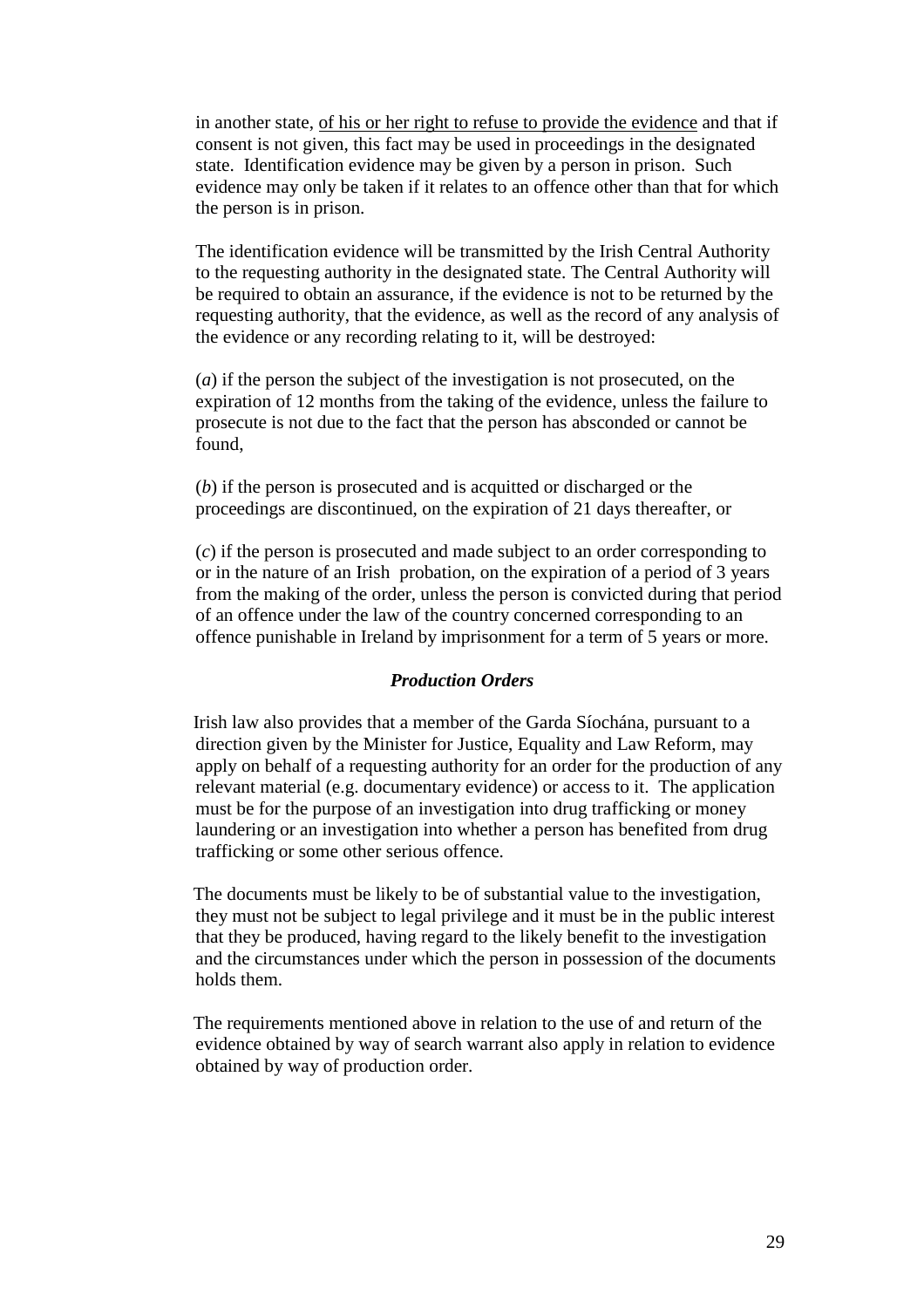## **11. OTHER FORMS OF ASSISTANCE**

#### *Service of documents*

#### *Service of documents in Ireland*

A request may be made to the Irish Central Authority for service of a document requiring a person to appear as a defendant or witness in criminal proceedings in a designated state and of any other document issued by a court or authority in that state in relation to criminal proceedings. The document will be served by post on the person concerned, unless the request specifies that personal service is required.

Where the request is for personal service of the document, it must be accompanied, where necessary,:

a) by a translation of the document or of the material parts of it, into either Irish or English, and

*b*) if it is known that the person understands only another language or languages and the document is not in that language or one of those languages, by such a translation into that other language or one of those other languages.

The Minister for Justice, Equality and Law Reform will direct the Commissioner of the Garda Síochána to cause the document to be served personally on the person concerned. When the document has been served, the Garda Síochána will send proof of service to the Minister for transmission to the requesting authority concerned. If service is not possible the Minister will be so informed.

A request for personal service from a member state of the EU will only be complied with where:

(*a*) the address of the person concerned is unknown or uncertain,

(*b*) under the law of the member state proof of service on the person is required, other than proof that can be obtained by post,

(*c*) it has not been possible to serve the document by post, or

(*d*) the applicant for the issue of the document or the issuing authority has good reason for believing that service by post would not be effective or is inappropriate.

A person served with a document at the request of a designated state is under no obligation under Irish law to comply with it. A document requiring a person to appear as a defendant or witness in criminal proceedings in a designated state may not be served until an assurance is given that the person will not be acted against, should he or she appear, in respect of any conduct taking place prior to his or her departure from Ireland (other than, in the case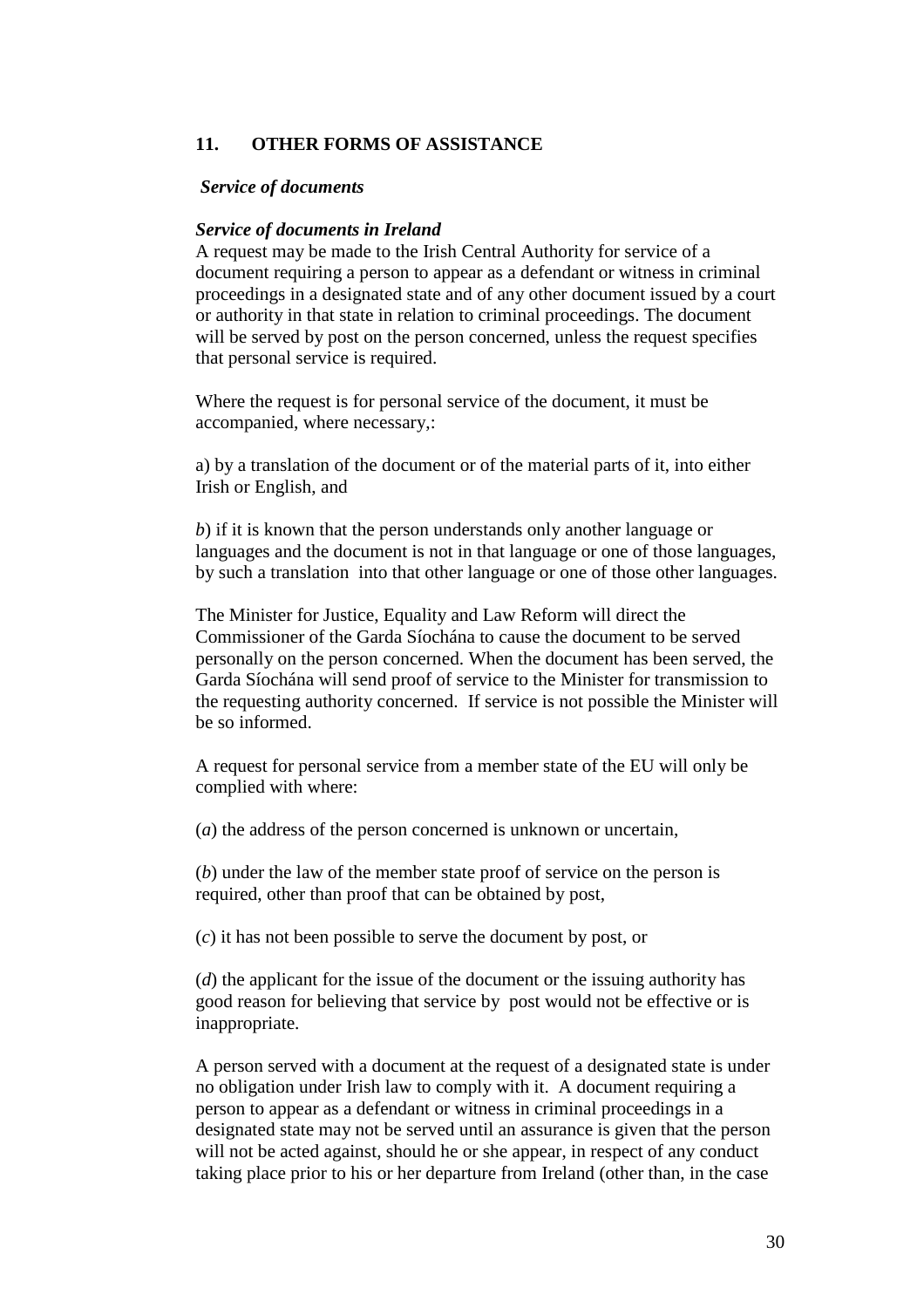of a defendant, that already specified in the document). This immunity will cease when:

(*a*) a period of at least 15 days has elapsed from the date when the person's presence in the designated state is no longer required by the judicial authorities concerned and the person, having had an opportunity to leave the designated state during that period, has not done so, or

(*b*) the person, having left the state during that period, returns to it.

A notice from the Irish Central Authority will accompany a document being served at the request of a designated state. This notice will:

- $\blacksquare$  state that there is no obligation, under Irish law, on the person to comply with any requirement set out in the document;
- set out the immunity provisions and the circumstances under which they will cease;
- state that the person served may wish to seek legal advice as to the possible consequences of failing to comply with the document served; and
- state that under the law of the designated state the person may not have the same rights and privileges as apply in Ireland in relation to criminal proceedings.

The notice will be translated into a language other than Irish or English, if required.

## *Examining objects and sites*

## *Examining objects and sites in Ireland*

A request from a designated state to the Central Authority for the examination of a site or object may be sent by the Minister for Justice, Equality and Law Reform to the Garda Síochána for execution. Requests must include a description of the site or object to ensure it can be identified. Requests may only be complied with if there is a search power under Irish law in respect of the offence constituted by the conduct giving rise to the request.

#### *Restitution*

# *Request to Ireland for restitution of stolen property*

A request may be made for property in Ireland obtained by criminal means to be placed at the disposal of the requesting authority in the country concerned, in order for it to be returned to its owner. The request must be sent to the Irish Central Authority in writing and must include or be accompanied by the following information: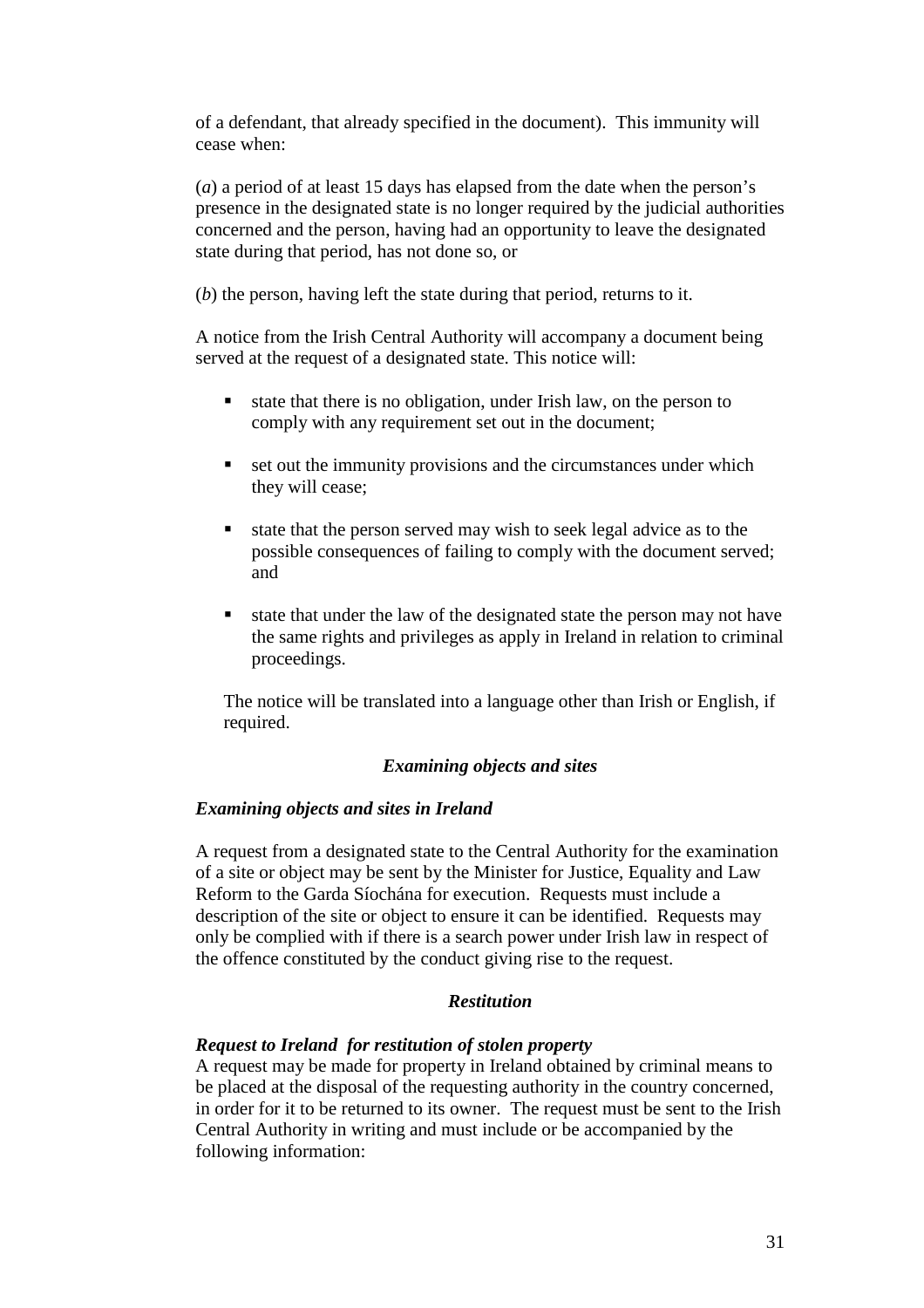*a*) a statement that—

(i) a specified person has obtained the property by committing an offence under the law of the requesting state, and

(ii) the return of the property to its owner does not prejudice the rights of any *bona fide* third parties in relation to it,

and

(*b*) a description of the property;

its location;

the name and address of its owner; and

any other information likely to facilitate compliance with the request.

On receipt of a request which meets the requisite conditions, the Minister for Justice, Equality and Law Reform may cause an application to be made to the District Court for a restitution order for the property concerned. Notice of the application must be given to any person affected or appearing to be affected by such an order unless that person's whereabouts cannot reasonably be ascertained.

The Irish District Court, if satisfied that the requisite conditions have been complied with and that the property is in the possession of the person specified, may order that the property be delivered to the Garda Síochána. The Irish Central Authority will arrange for the delivery of the property to the requesting authority in the country concerned.

An order for the restitution of property will not be made where the property is required as evidence in criminal or civil proceedings or if the person claiming to own the property has not been given an opportunity to make representations as to why the order should not be made. It is an offence under Irish law not to comply with a restitution order and a financial penalty, a term of imprisonment or both may apply on conviction.

#### *Controlled Deliveries*

#### *Controlled delivery in Ireland*

A request may be made by a designated state for a controlled delivery to take place in Ireland. Certain persons from that designated state may be permitted to participate in the operation connected with the controlled delivery. The details of the offence to which the controlled delivery relates must be included in the request.

Requests for controlled deliveries should be made to: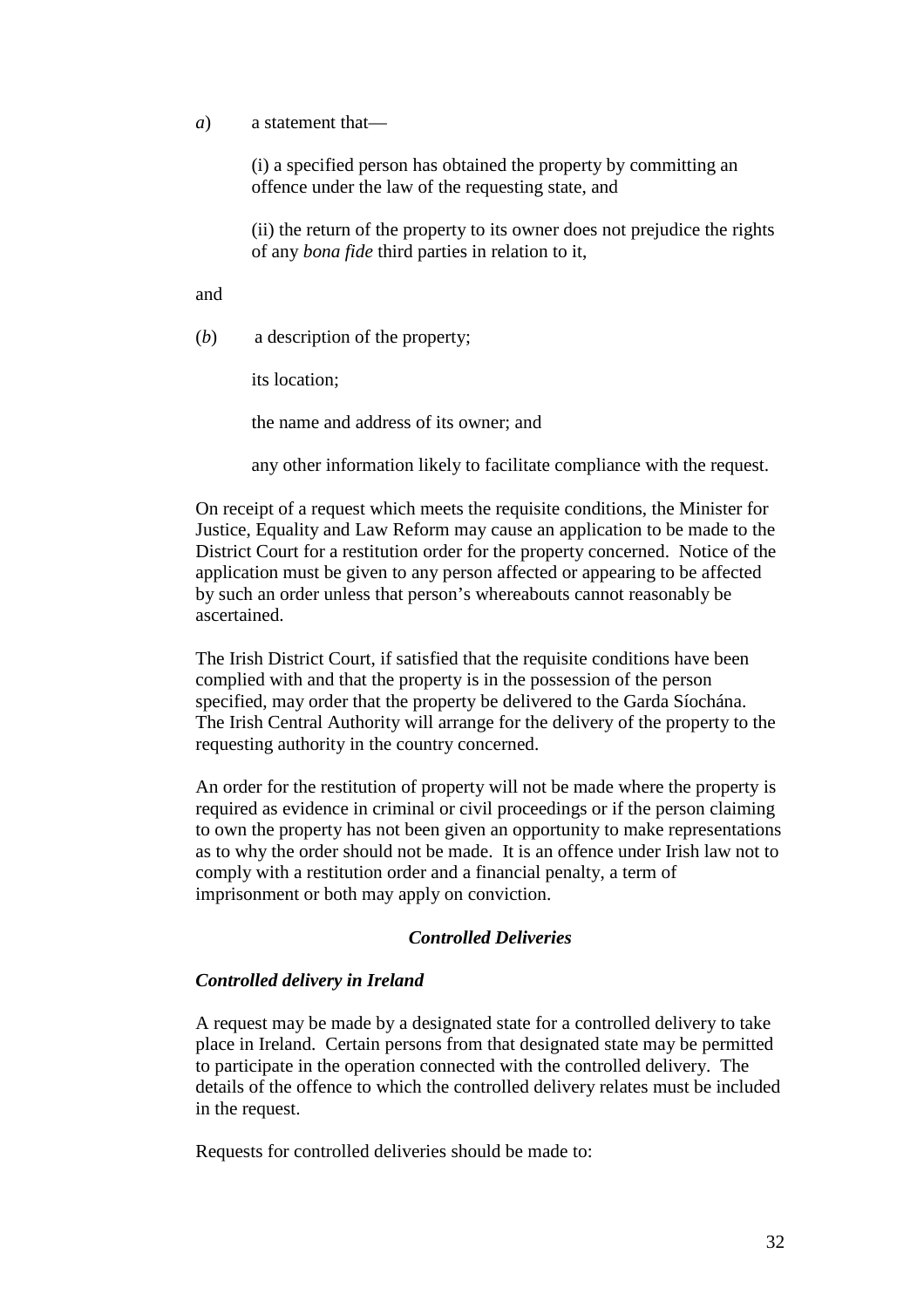(*a*) the Commissioner of the Garda Síochána, or

(*b*) if the controlled delivery is concerned with a revenue offence, the Revenue Commissioners.

Where the competent authority of a designated state requires requests to be received by a judicial authority, the requests should be addressed to the Minister for Justice, Equality and Law Reform.

Requests for controlled deliveries may be granted if the relevant Irish authority is satisfied that

- $\blacktriangleright$  the controlled delivery is being made for the purposes of an investigation into an offence; or
- $\blacktriangleright$  there are reasonable grounds for believing that a controlled delivery is in the public interest.

# **JOINT INVESTIGATION TEAMS**

Requests to Ireland to participate in Joint Investigation Teams should be made to the Commissioner of An Garda Síochána. One or more officers nominated by an authority of a designated state may participate in such teams. Where the competent authority of a designated state requires requests to be received by a judicial authority, the requests shall be addressed to the Minister for Justice, Equality and Law Reform.

# **PRESENCE OF REPRESENTATIVES AT EXECUTION OF REQUEST**

## *Presence of representatives of requesting state at execution of request in Ireland*

The Minister for Justice, Equality and Law Reform may, at the request of a designated state, authorise a representative of that state to be present at the execution of its request in Ireland. Such requests should be made to the Irish Central Authority and may be subject to such conditions as the Minister decides.

A representative of a designated state present during the execution of a request will be subject to the direction of the Garda Síochána and will have access to the same places and objects and may be authorised to put or propose questions and suggest measures of investigation. A representative may not disclose confidential information resulting from his or her presence at the execution of a request, except to any other such representative or representatives and to his or her authorities.

## **PROVISIONAL MEASURES**

Where criminal proceedings or a criminal investigation are underway in a designated state and a competent authority of that state requests the Minister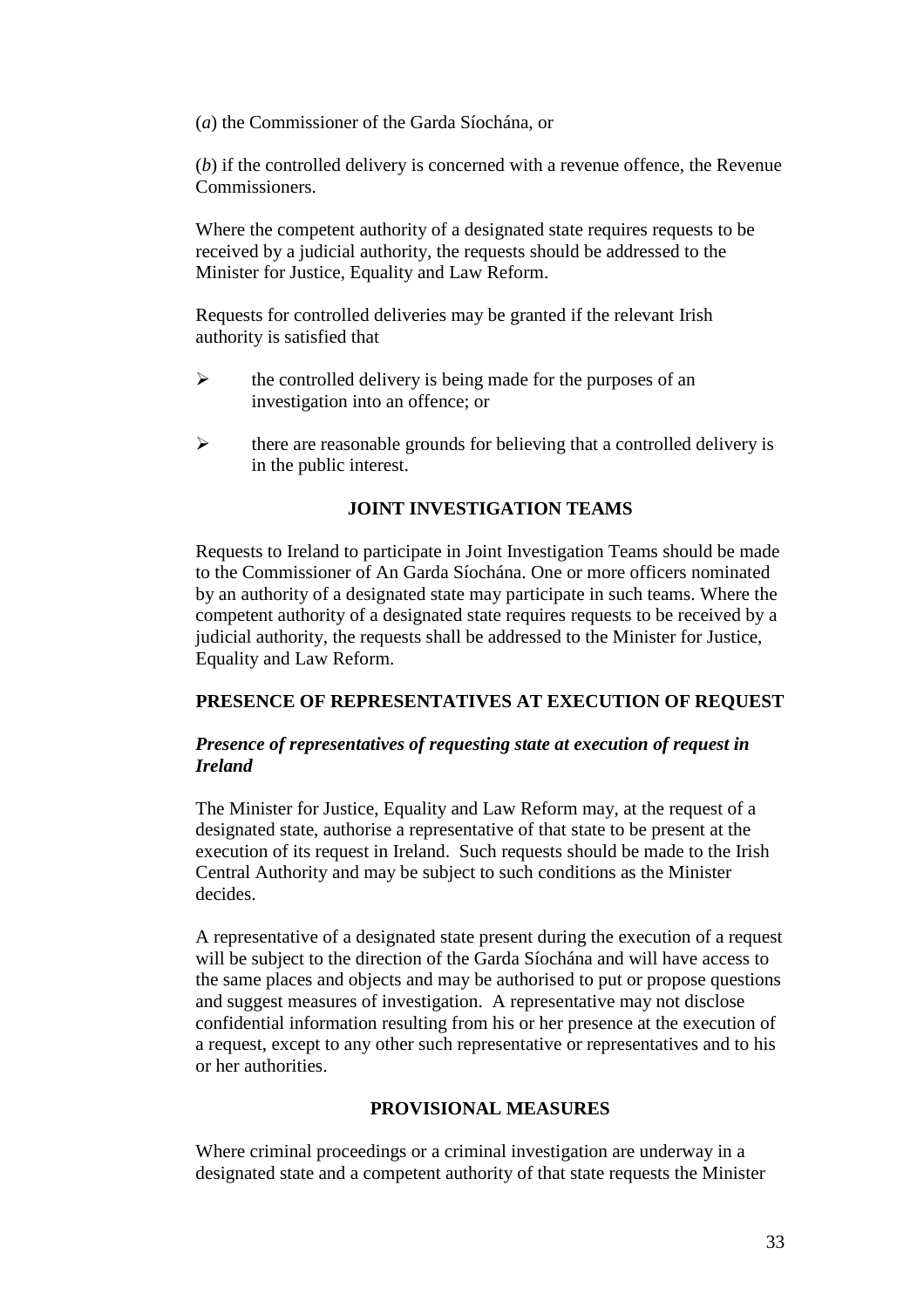for Justice, Equality and Law Reform for the taking of provisional measures within the meaning of the relevant international instrument, an application may be made to the Irish High Court for the requested measures to be granted. Such provisional measures could relate to the preservation of evidence, maintaining an existing situation or protecting endangered legal interests.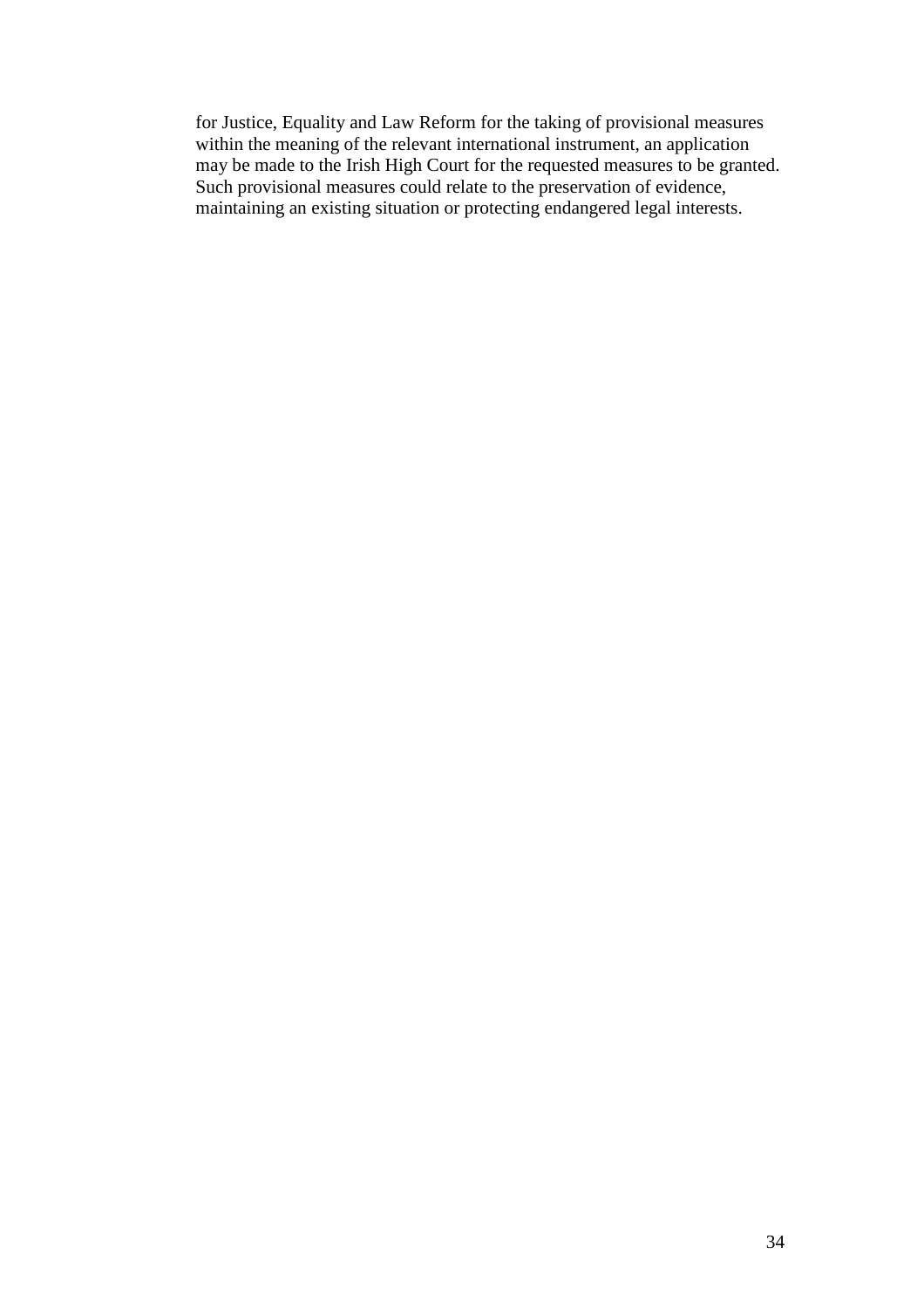# **12. POLICE TO POLICE ENQUIRIES**

 Some requests for assistance in investigations can be executed exclusively on the basis of police to police co-operation. The forms of co-operation which can be obtained through police channels include

- interviewing witnesses or suspects in criminal investigations where the person to be interviewed is willing to co-operate and provide an unsworn statement,
- sharing information concerning investigations into offences which have been committed in Ireland, where circumstances permit,
- providing details of motor vehicles registered in Ireland,
- providing details of driving licences issued in Ireland and
- obtaining medical or dental statements or records where the patient has given written consent.